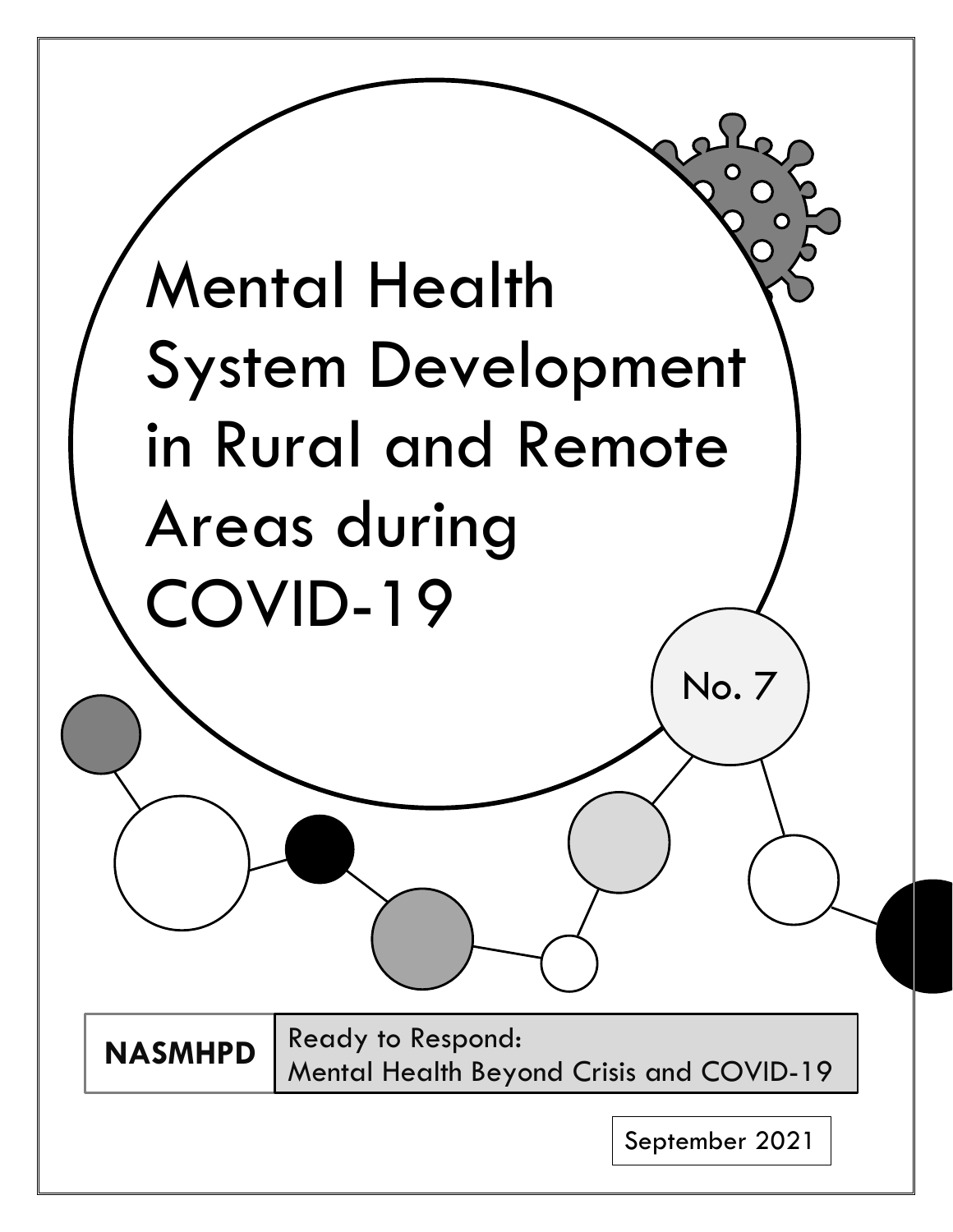# **Mental Health System Development in Rural and Remote Areas during COVID-19**

## **David de Voursney, M.P.P.**

Director, Division of Service & Systems Improvement, Center for Mental Health Services U.S. Substance Abuse and Mental Health Services Administration

# **Francine Arienti, M.A.**

Human Services Director Technical Assistance Collaborative, Inc.

**Kevin Martone, L.S.W.** Executive Director Technical Assistance Collaborative, Inc.

*Cover Art by Malkah Pinals*

*Seventh in the 2021 Ready to Respond Series of Ten Technical Assistance Briefs focused on Beyond Beds, Reimagining a Sustainable and Robust Continuum of Psychiatric Care*



**National Association of State Mental Health Program Directors**  [www.nasmhpd.org/content/tac-assessment-papers](http://www.nasmhpd.org/content/tac-assessment-papers)

**September 2021**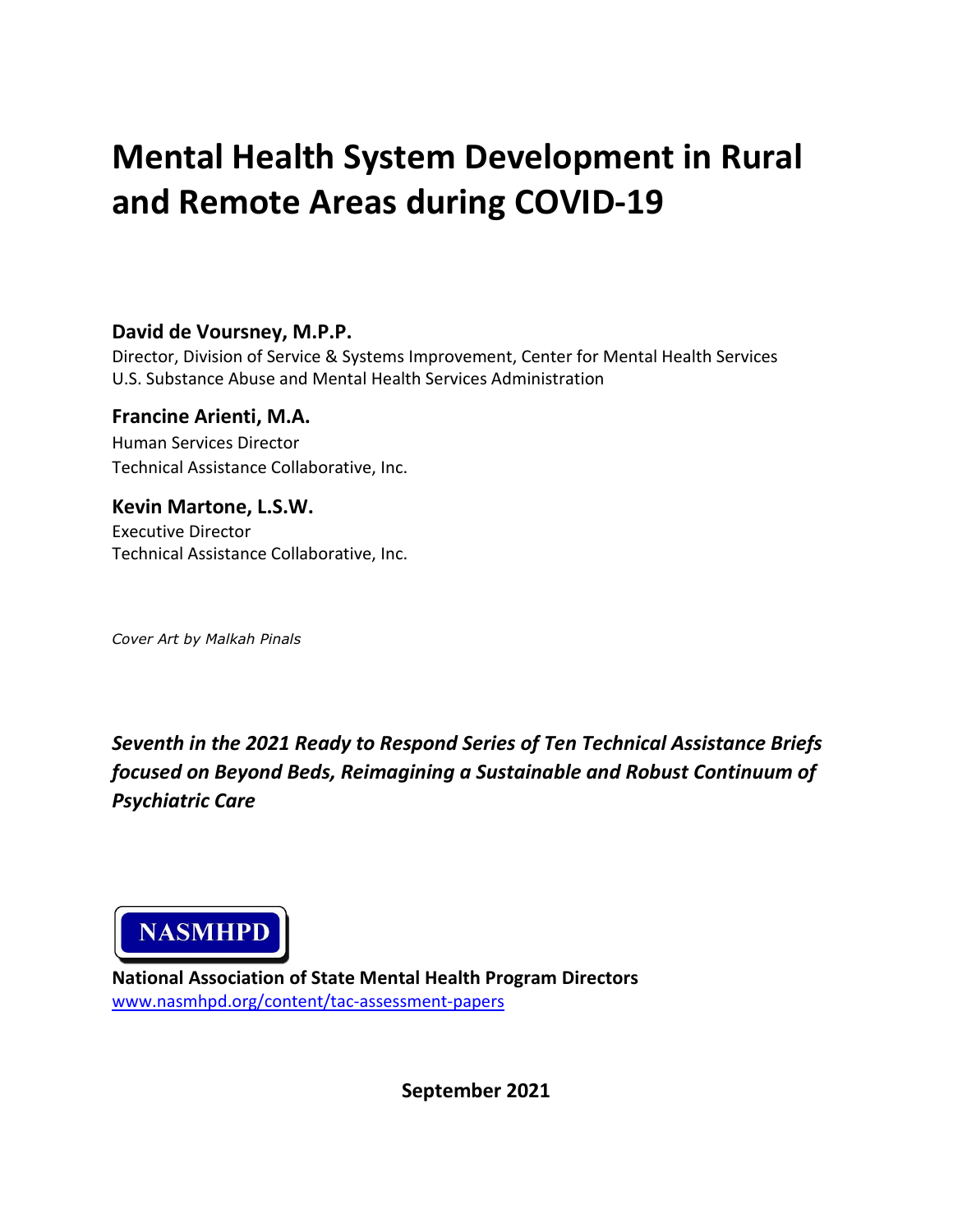## **Disclaimer:**

The views, opinions, content and positions expressed in this paper are those of the author and do not necessarily represent or reflect the official views, opinions, or policies of any governmental, academic, or other institution with whom the author is affiliated; nor does mention of trade names, commercial practices, or organizations imply endorsement by the U.S. government, any state government, academic or other institution.

## **Recommended Citation:**

de Voursney, D., Arienti, F., Martone, K. (2021). *Mental Health System Development in Rural and Remote Areas during COVID-19.* Technical Assistance Collaborative Paper No. 7. Alexandria, VA: National Association of State Mental Health Program Directors.

*This work was developed under Task 2.2 of NASMHPD's Technical Assistance Coalition contract/task order, HHSS283201200021I/HHS28342003T and funded by the Center for Mental Health Services/Substance Abuse and Mental Health Services Administration of the Department of Health and Human Services through the National Association of State Mental Health Program Directors.*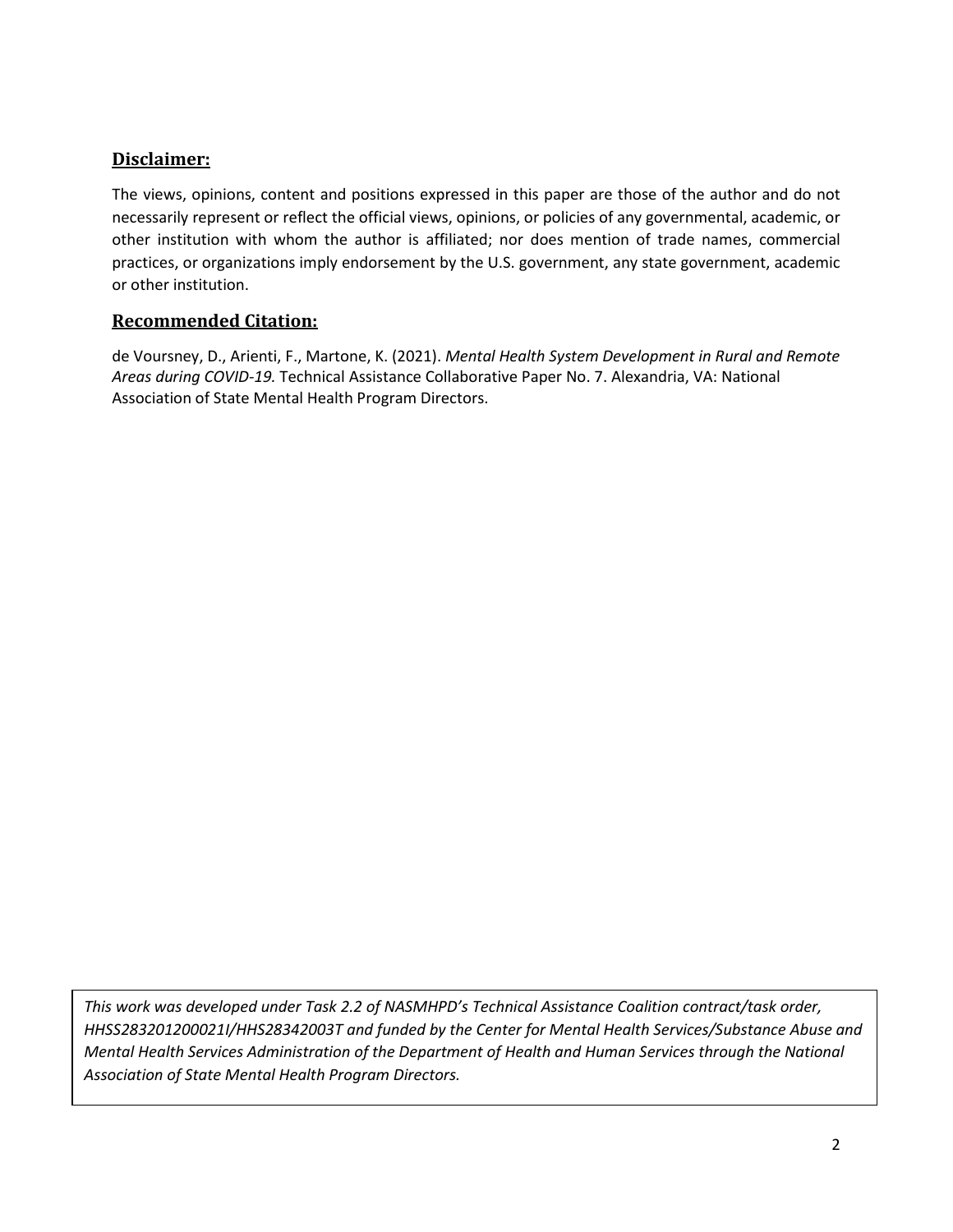#### **Abstract:**

Mental health service barriers in rural and remote areas, including unmet need, lack of access to services, and insufficient workforce capacity have been exacerbated by the COVID-19 pandemic. These factors also impact tribal governments and American Indian and Alaska Native (AI/AN) populations living in rural and remote areas, which face additional obstacles in mental health service delivery, but also have unique cultural and programmatic assets. An existing body of work explores problems and solutions faced in the delivery of mental health services in rural, remote, and tribal areas. This paper summarizes some of this work and explores the context of COVID-19. In addition to a review of the literature, the paper draws on national survey data and interviews with experts. The paper examines rural and remote mental health systems during the pandemic within the "Beyond Beds" framework, assuming a goal of creating a robust, interconnected, and evidence-based system of care. Rural and remote populations have experienced increased prevalence of mental illness a result of COVID-19, but the complete impact of the pandemic on mental health and social wellbeing remains unknown. Rural and remote mental health systems experienced disruptions to service delivery and rapid adoption of tele-behavioral health during the pandemic. While this natural experiment demonstrated the value of increased tele-behavioral health care, additional work remains to understand the optimal role of telehealth in rural and remote mental health systems.

## **Highlights:**

- Rates of mental disorders are generally similar across rural and non-rural areas and the substantial negative impacts of COVID-19 on mental health seem also to be similar
- Overall rates of mental health care receipt are not largely different across rural areas and other areas, but access to specialty and intensive care is lower in rural areas.
- Rural areas continue to face mental health workforce shortages, which may be addressed using a range of approaches.
- More work remains to develop and adapt mental health care models for rural and remote areas, including models that are effective for AI/AN communities.
- COVID-19 led to a massive natural experiment in the rapid and widespread implementation of tele-behavioral health care.

#### **Recommendations for the Post-COVID-19 Future:**

- **1.** Policymakers should try to learn from experiences during the pandemic to develop systems that encourage the appropriate role for telehealth, without reflexively reverting to the prepandemic status quo.
- 2. Developing the rural mental health workforce should be a continued priority. Efforts to train and recruit mental health professionals in rural and remote areas should be combined with service adaptations and supports like remote consultation to fully leverage existing workforce capacity.
- 3. There should be a more concerted effort to examine behavioral health surveillance, facility, and claims data by urbanicity, including stratification of data from more remote areas, to understand the impact of COVID-19 on systems and people in rural and remote areas.
- 4. There is a need for service model innovation and adaptation in rural and remote areas, especially to meet the needs of people with intensive and complex mental health needs. This work should be attentive to different population groups, including AI/AN populations.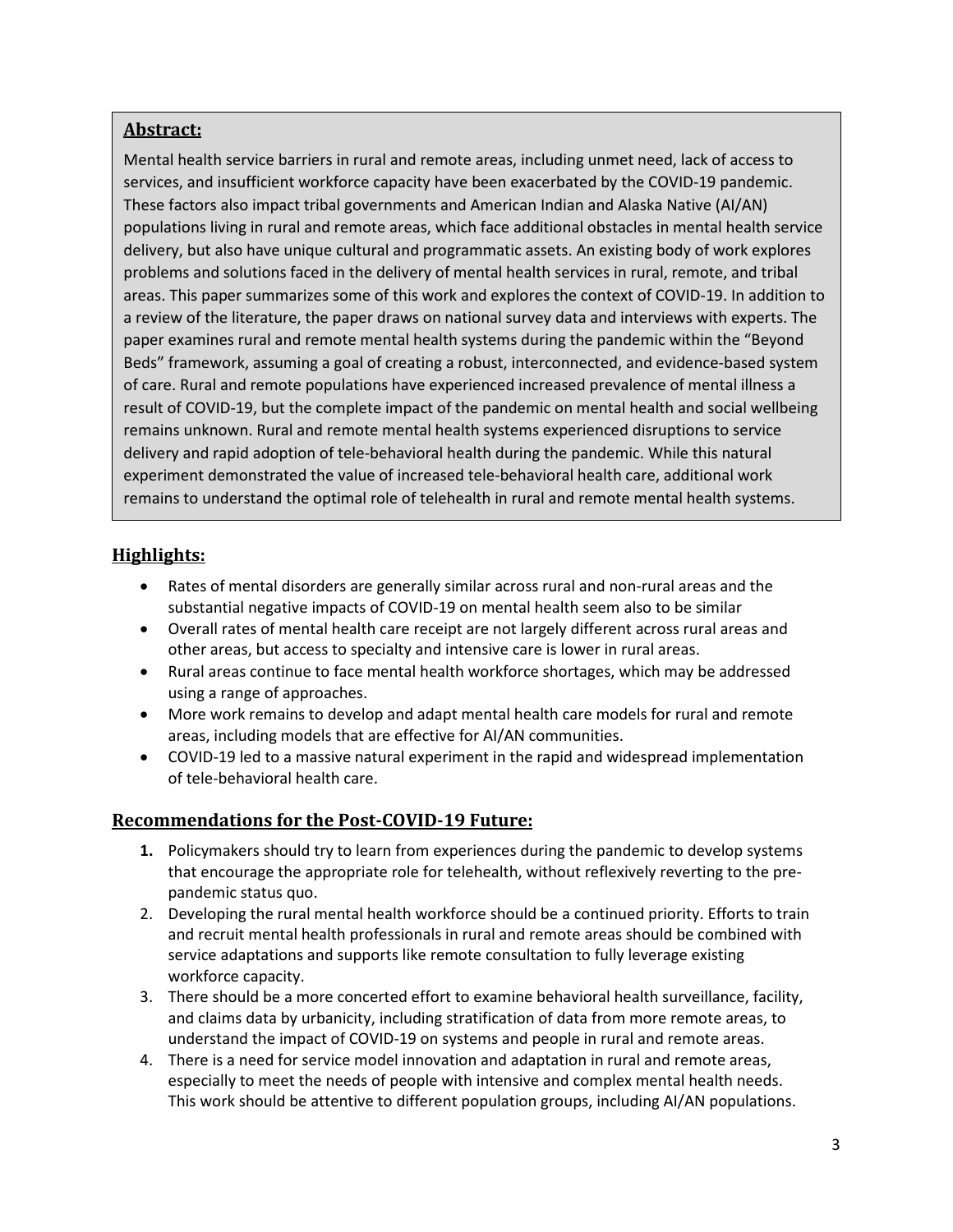e[a](#page-4-0)rly one in five Americans lives in a rural or remote<sup>a</sup> area.<sup>[1](#page-18-0)</sup> People in these areas experience mental disorders at similar rates to people in urban and suburban areas but face barriers to accessing needed care.<sup>[2](#page-18-1)</sup> The COVID-19 pandemic has exacerbated challenges in access and early one in five Americans lives in a rural or remote<sup>a</sup> area.<sup>1</sup> People in these areas experien<br>mental disorders at similar rates to people in urban and suburban areas but face barriers to<br>accessing needed care.<sup>2</sup> The C rates, and insufficient workforce capacity. Tribal mental health systems and American Indian and Alaska Native (AI/AN) populations living in rural and remote areas, who face greater behavioral health challenges than other population groups, $3$  have unique programmatic and cultural assets that can be learned from to address challenges associated with mental health care access in rural or remote areas.

This review, *Mental Health System Development in Rural and Remote Areas During COVID-19,* explores problems and solutions faced in the delivery of mental health services in rural, remote, and tribal areas in the context of COVID-19. People living in rural and remote areas, including AI/AN individuals and communities, are best served by a robust, interconnected, and evidence-based system of mental health care, such as that presented in the *Beyond Beds* framework.<sup>[4](#page-18-3)</sup> With this as the goal, this paper attempts to examine the current state of mental health care in rural and remote areas and propose strategies for building a better system for the future.

*Mental Health System Development in Rural and Remote Areas during COVID-19* will address the following areas related to rural mental health systems as it is and areas of needed development.

- The impact of COVID-19
- Prevalence of mental illness and related problems
- Access to treatment and specialty care
- Workforce challenges in rural and remote areas
- The unique needs of AI/AN communities
- Telehealth services
- Building the array of effective practices in rural and remote settings
- Developing rural crisis systems

Although this paper will discuss rural and remote areas generally, rural and remote areas across the United States are varied in terms of their populations, geography, and the mental health systems that serve them. Rural areas span all regions across the continental United States as well as Alaska and Hawaii. There are also rural areas in U.S. territories like Puerto Rico. Rural demographics also vary considerably. In many rural areas, there are significant American Indian, Alaska Native, or Pacific Islander populations. Some rural areas have sizable populations of migrant workers and Latino populations, others have large black or African American populations, such as rural areas in the south, whereas others are predominately white.

As with the rest of the country, rural areas are also varied in terms of the mental health and substance use disorder systems that serve them. Different states provide different health, behavioral health, and human service arrays through Medicaid and their public systems. Some states have county and regionally driven systems which means that there can be significant variability in mental health and

<span id="page-4-0"></span>a In this paper we have decided to use the term remote instead of frontier. Frontier comes with the connotation that these areas are left to be explored and even exploited. We use the term remote to avoid this connotation and to recognize that people have lived in these areas for millennia.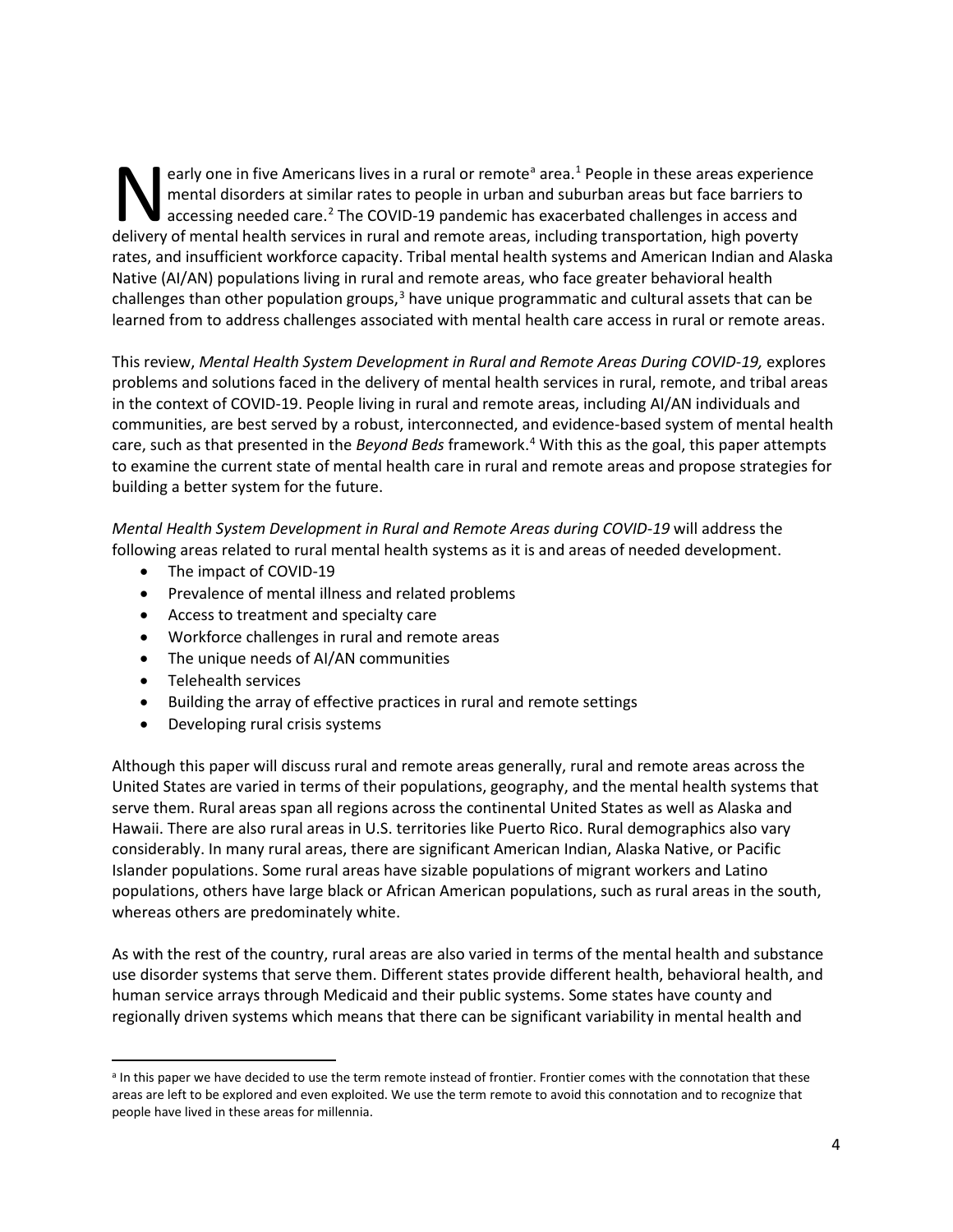substance use disorder systems within states. States also vary in terms of the groups that are eligible for Medicaid and other state provided supports, which can lead to differences in access to care.

#### **The Impact of COVID-19**

The COVID-19 pandemic has had dramatic impacts across the United States, disrupting work, school, social interaction, and economic activity. Not surprisingly, these disruptions have had wide ranging impacts on mental health at the same time as disrupting mental health service delivery.<sup>[5](#page-18-4)</sup> Initially, death rates from COVID-19 were higher in urban areas, but by Summer 2020, rural rates of COVID-19 deaths had surpassed urban areas.<sup>[6](#page-18-5)</sup> Now, urban populations are being vaccinated at higher rates that rural populations, [7](#page-18-6) which may result in higher levels of spread in impact in rural areas going forward compared with urban areas.

There has been a marked increase in mental health problems in the United States due to COVID-19. According to a June 2020, Center for Disease Control and Prevention (CDC) survey: [8](#page-18-7)

- 31% of respondents reported symptoms of anxiety or depression, an increase from 11.0 percent in January through June of 2019.
- 13% of people reported that they had started or increased substance use to cope with pandemic related stress or emotions.
- 11% of respondents reported serious consideration of suicide in the previous 30 days, compared with 4.3% in a similar 2018 survey.

There were not statistically significant differences in outcomes reported between urban and rural respondents, though at the time of the survey, people in rural areas reported fairing slightly better on average compared to urban counterparts across the items being measured.<sup>[9](#page-18-8)</sup> Later in the pandemic, the CDC reported national data collected between August 2020 and February 2021 which indicated that the percentage of adults experiencing symptoms of anxiety or depression increased from 36% to 42% without breaking out data for rural areas.<sup>[10](#page-18-9)</sup> A survey of rural adults in December 2020 echoed these findings: 56% of rural adults said that they were personally experiencing more mental health challenges than a year ago. 53% of the respondents said that that COVID-19 had impacted their individual mental health "some" or "a lot," and 61% said the same about the mental health impact in their communities.<sup>[11](#page-18-10)</sup> In general mental health across the country seemed to decline as the pandemic continued. Current data does not seem to indicate large differences in impact in mental health across rural and non-rural areas, but a more detailed understanding may be possible as more data becomes available.

In addition to impacting the mental health of people in the United States, COVID-19 has also disrupted access to mental health services. Comparing the period from March to October 2020 with the same period in 2019, there were approximately one-third fewer Medicaid or Children's Health Insurance Program claims for mental health services for children and one-fifth fewer mental health claims for adults.<sup>[12](#page-18-11)</sup> Given that mental health needs increased during the pandemic, this means that many people did not receive needed care. In 2019, 11% of children 12 years and older who accessed mental health services did so through schools.<sup>[13](#page-18-12)</sup> School closures potentially disrupted these supports in both rural and non-rural areas, which may have further reduced access to care for young people.

The COVID-19 pandemic has presented additional challenges to providers trying to deliver mental health services in rural areas. Rural behavioral health systems were already stressed by the alarming growth of opioid use and overdose deaths over the past two decades, and early evidence suggests that the COVID-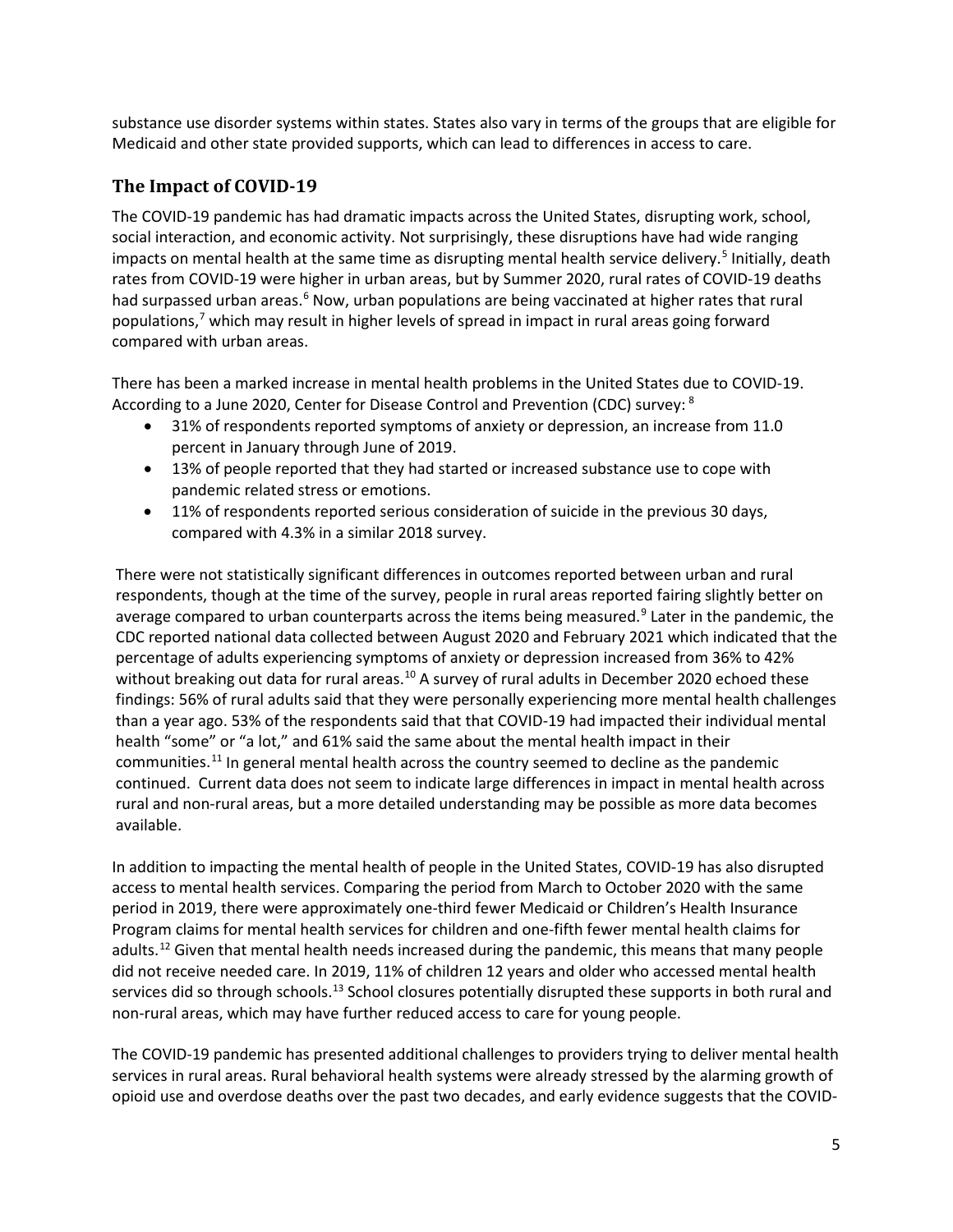19 pandemic has exacerbated the opioid crisis.<sup>[14](#page-18-13)</sup> Rural and remote areas already faced mental health service staffing challenges, and like other areas, were impacted by lack of personal protective equipment (PPE) and child care as schools halted in-person learning. Provider organizations had to manage the shift to delivering services virtually where possible and work to develop feasible business models in the COVID-19 context. The in-person service delivery that was central to most providers' operations prior to the pandemic was no longer feasible and they were forced to adapt in order to continue generating needed revenue and delivering services. As Dennis Mohatt, Vice President for Behavioral Health and Co-Director of the Mental Health Technology Transfer Center at the Western Interstate Commission for Higher Education put it, "Delivering treatment, prevention, and support in rural and remote places is a difficult thing on a good day, and it hasn't been a great day for a while."<sup>[15](#page-18-14)</sup>

## *Prevalence of mental illness and related problems*

Before the pandemic, overall rates of mental illness and treatment receipt were similar across large metropolitan counties, small metropolitan counties and nonmetropolitan counties. According to data from the Substance Abuse and Mental Health Services Administration (SAMHSA) National Survey on Drug Use and Health, in 2019, among people 18 years and older in nonmetropolitan counties, 21.2% met criteria for having any mental illness (AMI), 5.9 percent met criteria for having a serious mental illness (SMI), 7.0 percent met criteria for having a substance use disorder (SUD) and 3.6 percent met criteria for having a mental illness and a co-occurring SUD.

Large metropolitan counties: contain cities with a population larger than 1 million people.

Small metropolitan counties: contain cities with populations between 50,000 and 1 million people.

Non-metropolitan counties: contain cities with populations no larger than 50,000 people. This is used to identify rural areas by many surveys and government systems.

This is similar to national rates for AMI (20.6 percent), SMI (5.2 percent), SUD (7.7 percent) and co-occurring AMI and SUD (3.8 percent).<sup>[16](#page-18-15)</sup>

In 2018, rural areas experienced a higher suicide rate in than urban areas with 19.1 deaths by suicide per 100,000 people compared with 13.4 per 100,000 in urban areas. The suicide rate in rural areas increased 48% from 2000 to 2018.<sup>[17](#page-18-16)</sup> There are a number of factors that may contribute to higher suicide rates in rural areas including economic disparities, the larger presence of subpopulations that experience higher suicide rates, including AI/AN people and non-Hispanic white males, and higher rates of gun ownership, which are associated with increased risk of suicide.<sup>[18](#page-18-17)</sup> While there is not a clear reason for increases in the suicide rate, one leading theory is that they have been driven up as a part of general increase in "deaths of despair" resulting from problems in labor markets, educational attainment, marriage and family outcomes, and physical health.<sup>[19](#page-18-18)</sup>

#### *Access to treatment and specialty care*

Before COVID-19, total rates of past year mental health service use were similar across rural and nonrural areas. According to 2019 National Survey on Drug Use and Health (NSDUH) data:

- 46.5% of people with AMI in non-metropolitan counties received mental health services in the past year compared with 43.6% in large metropolitan and 46.0% in small metropolitan counties.
- 65.7% of people with SMI in non-metropolitan counties received mental health services compared with 65.9% in large metro and 64.9.% in small metropolitan areas.<sup>[20](#page-18-19)</sup>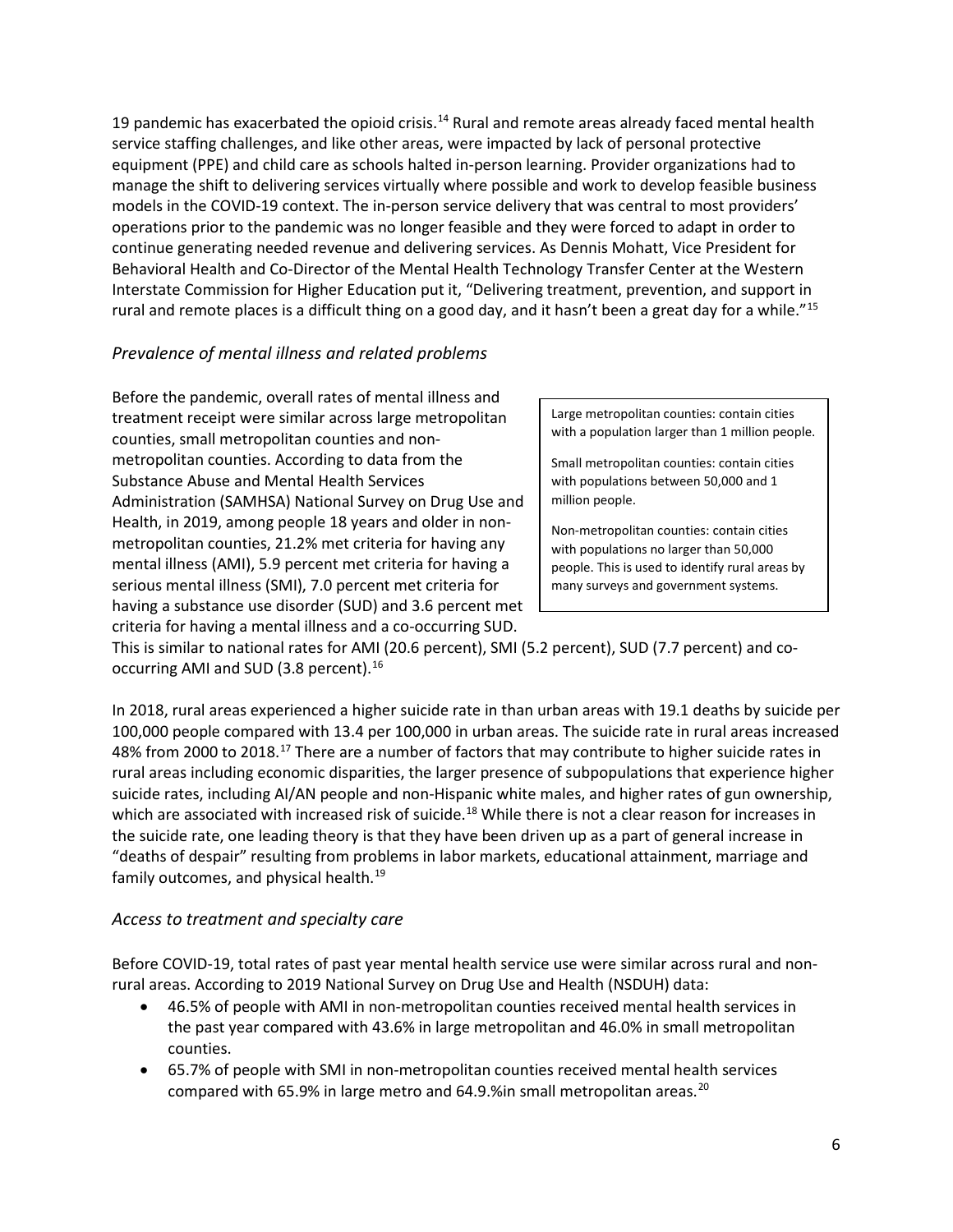However, patterns of mental health treatment receipt across rural and urban counties differ by type of treatment received. Data from 2010 to 2019 prior to COVID-19 showed that people in non-metropolitan counties were significantly less likely to receive outpatient treatment than individuals in large or small metropolitan counties and significantly more likely than people in large metropolitan areas to receive prescription medication without other forms of treatment (see Table 1 for details).

| County<br>Metropolitan<br><b>Status</b> |               | <b>Total</b> | Any<br>Mental<br>Health<br><b>Treatment</b> | Any<br>Inpatient<br>Treatment* | Any<br>Outpatient<br><b>Treatment</b> | Only<br>Outpatient<br><b>Treatment</b> | Only<br><b>Received</b><br>Prescription<br><b>Medication</b> | Only<br>Received<br>Outpatient<br><b>Treatment</b><br>and<br>Prescription | <b>Received</b><br>Inpatient and<br>Outpatient<br><b>Treatment</b><br>and<br>Prescription |
|-----------------------------------------|---------------|--------------|---------------------------------------------|--------------------------------|---------------------------------------|----------------------------------------|--------------------------------------------------------------|---------------------------------------------------------------------------|-------------------------------------------------------------------------------------------|
|                                         |               |              |                                             |                                |                                       |                                        |                                                              | <b>Medication</b>                                                         | <b>Medication</b>                                                                         |
| Total                                   | Number        | 239,574,000  | 35,034,000                                  | 2,135,000                      | 17,202,000                            | 4,993,000                              | 16,911,000                                                   | 10,855,000                                                                | 997,000                                                                                   |
|                                         | Percent       | 100.00%      | 14.60%                                      | 0.90%                          | %6.50                                 | 2.10%                                  | 7.10%                                                        | 4.50%                                                                     | 0.40%                                                                                     |
|                                         | 95% CI        | N/A          | $(14.50% -$                                 | $(0.80% -$                     | $(6.40% -$                            | $(2.00% -$                             | $(6.90% -$                                                   | (4.40% -                                                                  | $(0.40% -$                                                                                |
|                                         |               |              | 14.80%)                                     | 0.90%                          | 6.60%                                 | 2.10%)                                 | $7.20\%$                                                     | 4.60%)                                                                    | 0.40%                                                                                     |
| Large                                   | Number        | 129,695,000  | 18,031,000                                  | 1,111,000                      | 9,436,000                             | 3,022,000                              | 8,098,000                                                    | 5,721,000                                                                 | 502,000                                                                                   |
| Metro                                   | Percent       | 100.00%      | 13.90%                                      | 0.90%                          | 6.60%                                 | 2.30%                                  | 6.20%                                                        | 4.40%                                                                     | 0.40%                                                                                     |
|                                         | 95% CI        | N/A          | $(13.70% -$                                 | $(0.80% -$                     | $(6.40% -$                            | $(2.20% -$                             | $(6.10% -$                                                   | $(4.30% -$                                                                | $(0.40% -$                                                                                |
|                                         |               |              | 14.10%)                                     | 0.90%                          | 6.70%                                 | 2.40%)                                 | 6.40%                                                        | 4.50%)                                                                    | 0.40%                                                                                     |
| Small                                   | <b>Number</b> | 72,012,000   | 11,383,000                                  | 653,000                        | 5,412,000                             | 1,428,000                              | 5,718,000                                                    | 3,550,000                                                                 | 330,000                                                                                   |
| Metro                                   | Percent       | 100.00%      | 15.80%                                      | 0.90%                          | 6.80%                                 | 2.00%                                  | 7.90%                                                        | 4.90%                                                                     | 0.50%                                                                                     |
|                                         | 95% CI        | N/A          | $(15.50% -$                                 | $(0.80% -$                     | $(6.60% -$                            | $(1.90\% -$                            | $(7.70% -$                                                   | $(4.80% -$                                                                | $(0.40% -$                                                                                |
|                                         |               |              | 16.10%)                                     | 1.00%)                         | 7.00%)                                | 2.10%)                                 | 8.10%                                                        | 5.10%)                                                                    | 0.50%                                                                                     |
| Non-                                    | <b>Number</b> | 37,867,000   | 5,620,000                                   | 371,000                        | 2,354,000                             | 543,000                                | 3,094,000                                                    | 1,585,000                                                                 | 165,000                                                                                   |
| Metro                                   | Percent       | 100.00%      | 14.80%                                      | 1.00%                          | 5.60%                                 | 1.40%                                  | 8.20%                                                        | 4.20%                                                                     | 0.40%                                                                                     |
|                                         | 95% CI        | N/A          | $(14.50% -$                                 | $(0.90% -$                     | $(5.40% -$                            | $(1.30% -$                             | $(7.90% -$                                                   | $(4.00\% -$                                                               | $(0.40% -$                                                                                |
|                                         |               |              | 15.20%)**                                   | 1.10%)                         | $5.80\%$ <sup>**</sup>                | $1.50\%)$ **                           | $8.50\%$ <sup>***</sup>                                      | 4.40%)                                                                    | 0.50%                                                                                     |

Table 1: Past Year Mental Health Treatment Receipt by County Metropolitan Status (2010-2019)

Table populated using National Survey on Drug Use and Health: 10-Year Substate Restricted-use Data Analysis System (2010 to 2019) – using the following variables (COUTYP2, AMHSVTY, AUOPTYR, AMHTXRC3, AMHTXRC3, AUINPYR)

\* AUINPYR is not restricted to adults, youth 12-17 were excluded using CATAG18 as a control variable.

\*\* Non- Metropolitan Area result is statistically different from Large Metropolitan Area and Small Metropolitan Area results at the .05 level

\*\*\* Non- Metropolitan Area result is statistically different from Large Metropolitan Area results at the .05 level.

While these numbers point to similar rates of treatment receipt across rural and urban areas, there are some important caveats. These data do not capture differences between people in more populous rural areas and people in remote areas. There may be more clear disparities in access to mental health services between metropolitan areas and more remote areas. These data also do not include information about the frequency of treatment receipt. It is possible that people in rural areas exhibit similar rates of treatment overall, but access treatment at lower frequency because of access barriers.

These data also do not capture access to more specialized forms of mental health treatment and services, which people in rural areas are less likely to have access to. Compared to urban areas, people in rural areas are much more likely to seek mental health care through primary care. According to data from 2012–2014 National Ambulatory Medical Care Survey, 29% of physician office visits related to mental health in non-metropolitan areas were made to psychiatrists and 54% were made to primary care physicians, compared to 55% and 32% nationally.<sup>[21](#page-18-20)</sup> This lack of access to specialized services for rural areas extends to other service systems. Veterans who have received mental health services from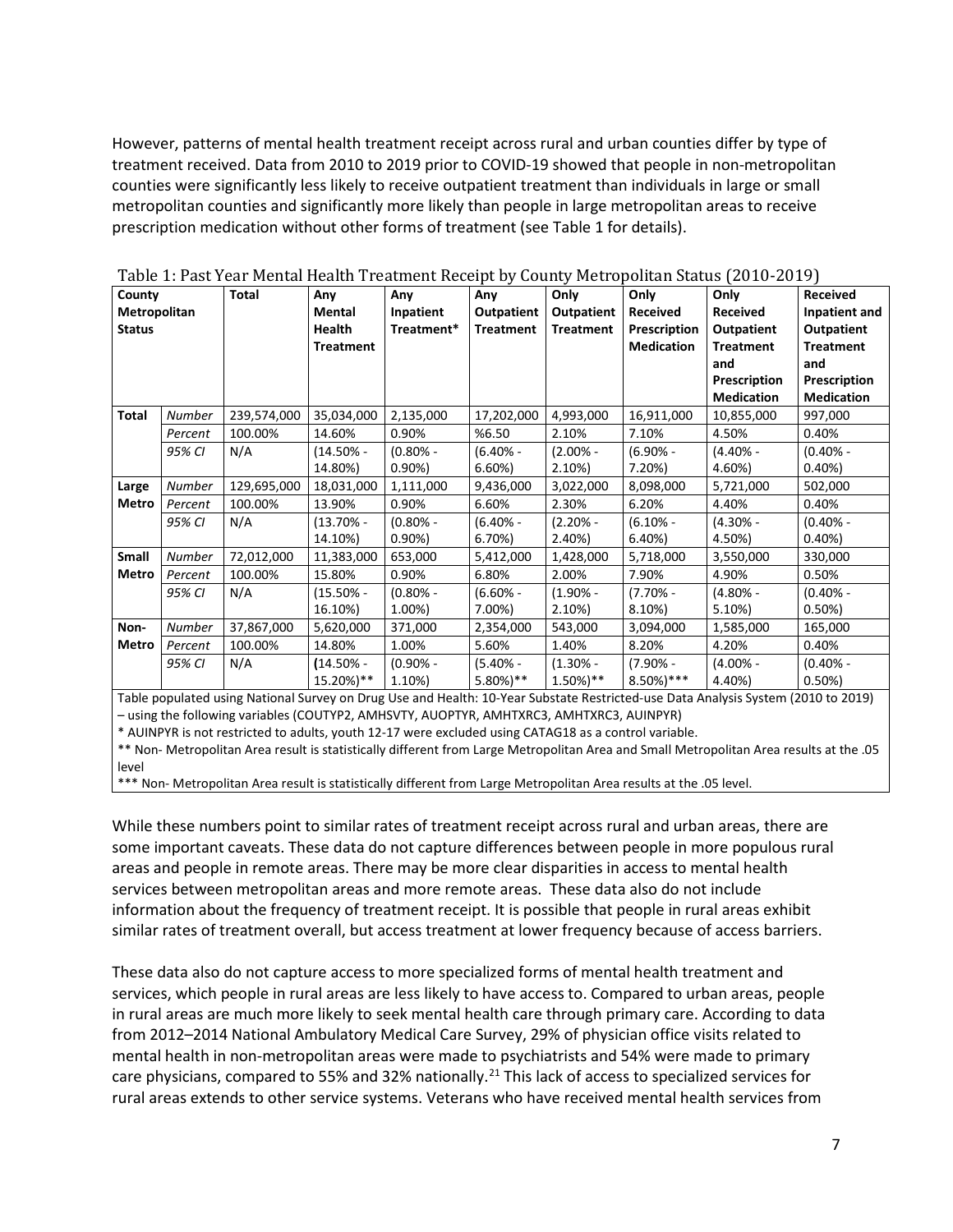the Veterans Health Administration are much less likely to receive specialized care, including care for SMI, in rural areas.<sup>[22](#page-18-21)</sup> An examination of one state system showed that evidence-based programs (EBPs), such as Assertive Community Treatment (ACT), Supported Employment, Supportive Housing, and Multisystemic Therapy, were less likely to be offered in rural areas and staff in rural areas were less likely to be trained in EBPs in rural areas compared with urban areas. $^{23}$  $^{23}$  $^{23}$ 

If the goal is to develop a robust system of care of quality treatment and services in rural and remote areas before, during, and after acute episodes of mental illness in keeping with the *Beyond Beds framework*, [24](#page-19-0) we must look beyond rates of treatment receipt to examine more specialized supports and services. This is particularly true for adults with SMI and Children with Serious Emotional Disturbances (SED) who are dependent on public systems and will need access to more specialized and intensive supports to facilitate their recovery.

Prior to COVID-19, there were minor differences in the reasons given for not getting treatment by people in rural areas compared with more urban areas, according to the NSDUH (Table 2). People in rural areas were more likely to report cost as a reason for not seeking treatment compared with people in large metropolitan areas. Conversely, people in rural areas were less likely to report that they did not know where to go for services or that they didn't feel that they needed services compared with people in large metropolitan areas. They were also less likely to report that they did not have time to access services compared with people in large or small metropolitan areas. Rural Americans were not significantly more concerned about negative opinions by friends and neighbors or impacts on their job than people in other areas but were more concerned about confidential information being shared by providers than people in large metropolitan areas. Interestingly, they were more likely to report that having no transportation, treatment being too far away, or the hours not being convenient as a reason for not seeking treatment compared to people in large urban areas, but not significantly more likely to report this as a reason for not seeking treatment than people in small metropolitan areas. Together, these results indicate that reasons for not getting treatment are similar across metropolitan and non-metropolitan areas. This seems to indicate that attitudinal barriers and even transportation are not driving large disparities in access in rural non-metropolitan areas in general.

| Reason                                                 | Large Metro           | <b>Small Metro</b>    | Non-metro              |
|--------------------------------------------------------|-----------------------|-----------------------|------------------------|
| Could not afford cost                                  | 41.40%                | 44.20%                | 44.90%                 |
|                                                        | $(40.30\% - 42.60\%)$ | $(42.80\% - 45.60\%)$ | $(42.90\% - 47.00\%)*$ |
| Concerned about neighbors or community negative        | 9.40%                 | 9.80%                 | 10.00%                 |
| opinion                                                | $(8.70\% - 10.00\%)$  | $(9.10\% - 10.50\%)$  | $(9.00\% - 11.10\%)$   |
| Concerned about negative effect on job                 | 8.60%                 | 8.20%                 | 8.90%                  |
|                                                        | $(8.00\% - 9.30\%)$   | $(7.50\% - 8.90\%)$   | $(7.90\% - 10.00\%)$   |
| Health insurance does not cover any mental health      | 6.90%                 | 7.10%                 | 6.10%                  |
| treatment or counseling                                | $(6.30\% - 7.50\%)$   | $(6.50\% - 7.80\%)$   | $(5.30\% - 7.10\%)$    |
| Health insurance does not pay enough for mental        | 13.90%                | 13.10%                | 10.90%                 |
| health treatment or counseling                         | $(13.10\% - 14.80\%)$ | $(12.10\% - 14.10\%)$ | $(9.70\% - 12.30\%)*$  |
| Did not know where to go to get services               | 22.60%                | 20.10%                | 18.40%                 |
|                                                        | $(21.60\% - 23.50\%)$ | $(19.00\% - 21.10\%)$ | $(17.00\% - 19.80\%)*$ |
| Concerned information given to counselors might not    | 7.90%                 | 8.20%                 | 10.00%                 |
| be kept confidential                                   | $(7.30\% - 8.60\%)$   | $(7.60\% - 8.90\%)$   | $(8.90\% - 11.20\%)*$  |
| Concerned that you might be committed to a psychiatric | 10.30%                | 11.00%                | 11.20%                 |
| hospital or might have to take medicine                | $(9.70\% - 11.00\%)$  | $(10.30\% - 11.80\%)$ | $(10.10\% - 12.40\%)$  |
| Didn't think you needed treatment at the time          | 9.60%                 | 9.40%                 | 7.70%                  |
|                                                        | $(9.00\% - 10.30\%)$  | $(8.60\% - 10.20\%)$  | $(6.80\% - 8.60\%)*$   |

Table 2: Reasons Given for Not Getting Treatment that Was Felt to Be Needed in Past Year by County Metropolitan Status (2010-2019)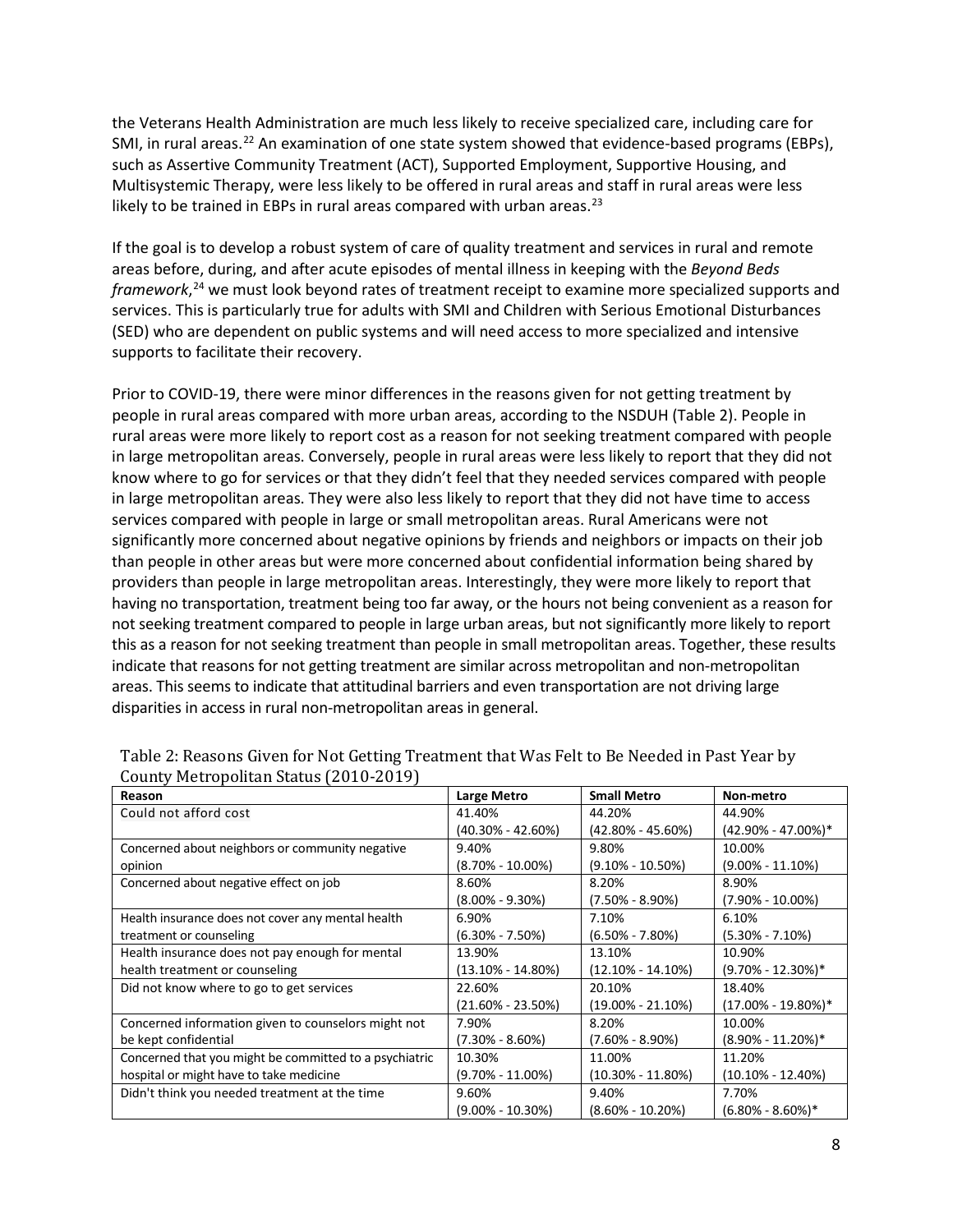| Thought you could handle the problem without             | 26.50%                | 25.80%                | 24.10%                   |
|----------------------------------------------------------|-----------------------|-----------------------|--------------------------|
| treatment                                                | $(25.50\% - 27.60\%)$ | $(24.60\% - 27.00\%)$ | $(22.50\% - 25.80\%)$    |
| Didn't think treatment would help                        | 10.30%                | 10.40%                | 9.30%                    |
|                                                          | $(9.60\% - 11.10\%)$  | $(9.60\% - 11.20\%)$  | $(8.20\% - 10.40\%)$     |
| Didn't have time (because of job, childcare, or other    | 18.70%                | 17.80%                | 14.20%                   |
| commitments)                                             | $(17.80\% - 19.60\%)$ | $(16.80\% - 18.80\%)$ | $(13.00\% - 15.50\%)$ ** |
| Didn't want others to find out that you needed           | 6.70%                 | 7.20%                 | 6.90%                    |
| treatment                                                | $(6.10\% - 7.20\%)$   | $(6.60\% - 7.80\%)$   | $(6.10\% - 7.80\%)$      |
| Had no transportation, or treatment was too far away, or | 4.20%                 | 4.50%                 | 5.70%                    |
| the hours were not convenient                            | (3.80% - 4.60%)       | $(4.00\% - 5.00\%)$   | $(4.80\% - 6.70\%)*$     |

Table populated using National Survey on Drug Use and Health: 10-Year Substate Restricted-use Data Analysis System (2010 to 2019) – using the following variables (COUTYP2, MHRCOST2, MHRNBRS2, MHRJOBS2, MHRNCOV2, MHRENUF2, MHRWHER2, MHRCFID2, MHRCMIT2, MHRNOND2, MHRHAND2

MHRNOHP2, MHRTIME2, MHRFOUT2, and MHRTRAN)

\* Non- Metropolitan Area result is statistically different from Large Metropolitan Area results at the .05 level.

\*\* Non- Metropolitan Area result is statistically different from Large Metropolitan Area and Small Metropolitan Area results at the .05 level

## **Workforce Challenges in Rural and Remote Areas**

Rural and remote areas have widespread shortages of mental health professionals. More than 25 million people in rural areas, almost half the rural population, live in Health Resources and Services Administration (HRSA) designated mental health professional shortage areas.<sup>[25](#page-19-1)</sup> Data from the National Plan and Provider Enumeration System shows that 65% of non-metropolitan counties do not have a psychiatrist and 47% do not have a psychologist.<sup>[26](#page-19-2)</sup> Non-metropolitan areas on average have 5.8 psychiatrists and 13.7 psychologists per 100,000 people compared with 17.5 psychiatrists and 33.2 psychologists per 100,000 people in metropolitan areas. Behavioral health provider supply was even more limited in more remote non-metropolitan counties without any small cites or towns, 80 percent of these counties lacked a psychiatrist and 61 percent lacked a psychologist.<sup>[27](#page-19-3)</sup> Specialized care is also less available in rural areas. People in urban areas have access, on a per capita basis, to 3.5 times as many child and adolescent psychiatrists, five times as many geriatric psychiatrists, and almost five times as many addiction psychiatrists.[28](#page-19-4)

Building the rural mental health workforce will require a variety of strategies, such as providing financial incentives,<sup>[29](#page-19-5)</sup>providing training and supervision necessary for licensure<sup>[30](#page-19-6)</sup> and active recruiting and retention efforts.<sup>[31](#page-19-7)</sup> Strategies for developing workforce capacity in rural areas includes adapting service delivery models because the most specialized and credentialed providers are less likely to be available in rural and remote areas. Mental health providers in rural and remote areas may have to adapt service models to rely more on providers with less credentials, including peer providers.

Task sharing or shifting tasks from more trained to less trained or specialized individuals is one approach to increasing capacity in underserved areas. Task sharing can leverage consultation with specialists to support service provision, such as expanding the capability of primary care to provide behavioral health services through the Collaborative Care Model.<sup>[32](#page-19-8)</sup> As noted earlier, people in rural areas are more likely to get behavioral health care from primary care providers. Although these providers may be comfortable treating more common mental disorders like anxiety and depression, they are less comfortable providing treatment for conditions like schizophrenia and bipolar disorder.<sup>[33](#page-19-9)</sup> Primary care providers also are unlikely to have the capacity to coordinate care for individuals with SMI that are facing challenges with social determinants of health, such as housing or employment challenges. Task sharing may be used to free up mental health specialist resources so that they can serve people with more complex or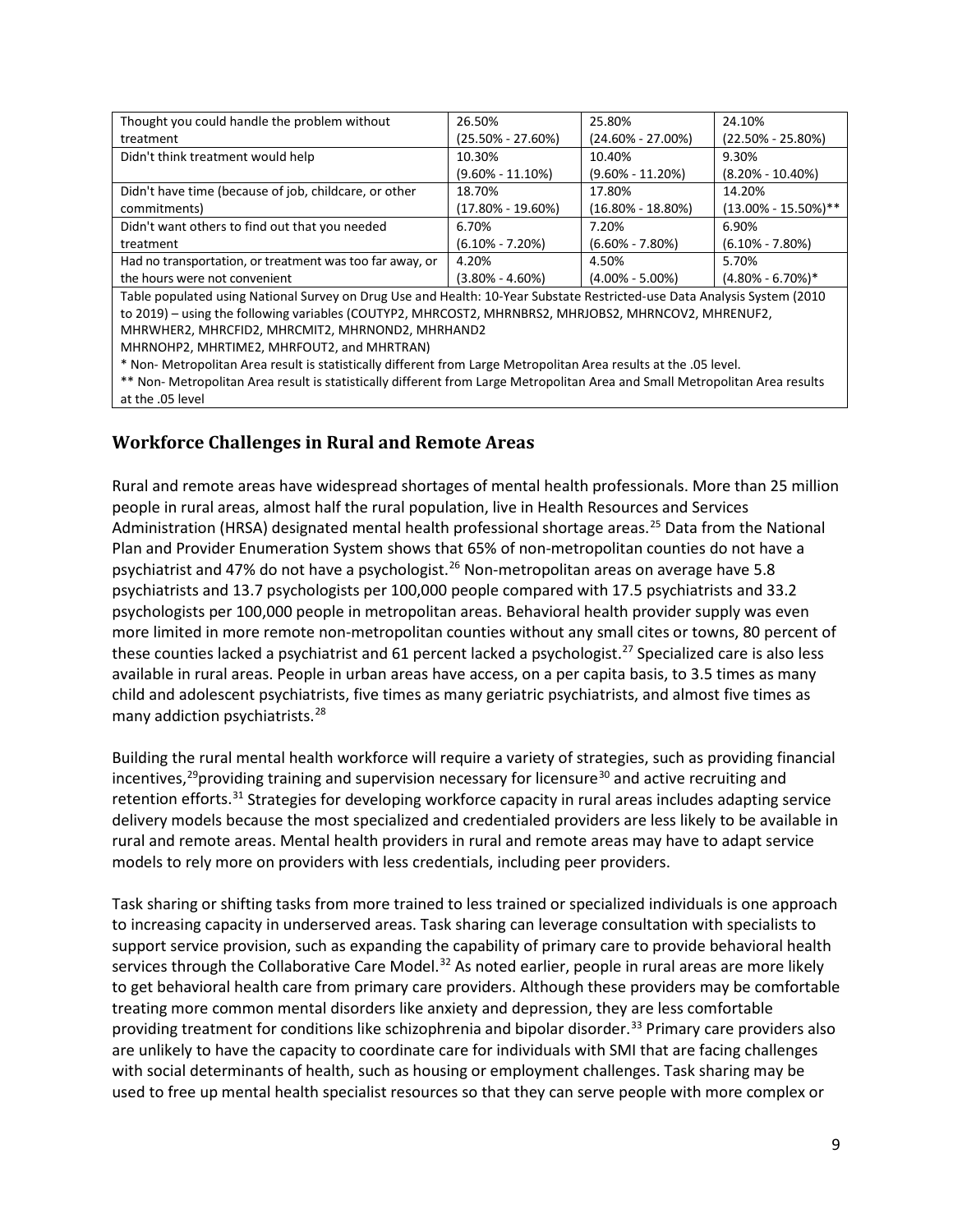intensive needs. Telehealth is another strategy for improving access, which is discussed in more detail below.

COVID-19 has disrupted the business models and operations of mental health care providers leading to additional stressors for mental health care workers. For many mental health workers, shifting to telehealth platforms led to new forms of stress and compassion fatigue, while they concurrently struggled with disruptions to their personal lives that impacted everyone during the pandemic.<sup>[34](#page-19-10)</sup> In the near term, mental health systems, including those in rural and remote areas, will need to manage the shift to telehealth, support employees through pandemic related stressors, and shift business models to adapt to new ways of delivering services.<sup>[35](#page-19-11)</sup> The extent to which the shift to telehealth is a permanent change remains to be seen. The number of people who will seek care as public health measures relax, and the demand they will place on mental health systems is also unknown. Mental health systems will have to monitor and adapt, being mindful of the impact on their workforce.

## **Meeting the unique needs of AI/AN communities**

AI/AN people come from diverse backgrounds and live in urban, rural, and remote areas across the United States: 40% of AI/AN people live in non-metropolitan areas and 22% live on reservations or other trust lands. [36](#page-19-12) AI/AN people also come from distinct tribal backgrounds. 574 sovereign tribal nations have a formal nation-to-nation relationship with the federal government and there are 334 reservations across 35 states.<sup>[37](#page-19-13)</sup>

As of April 2021, AI/AN people in the United States experienced the highest death rate from COVID-19 compared with other racial and ethnic groups and were 2.4 times as likely to die from COVID-19 compared with whites.<sup>[38](#page-19-14)</sup> Recognizing this tragic truth, the pandemic also demonstrated tribal public health capacity. Many tribes were able to institute innovative and forward leaning public health measures [39](#page-19-15) and have also led in vaccine distribution, initially achieving higher rates of vaccination than other racial and ethnic groups.<sup>[40](#page-19-16)</sup>

In 2019, among AI/AN people 18 and older, 23.6% met criteria for having AMI, 7.2% met criteria for having SMI, 8.9% of met criteria for SUD, and 4.7% met criteria for having AMI and a co-occurring SUD. For each of these conditions, AI/AN individuals experience higher rates than national averages across racial and ethnic groups. Nationally, AI/AN individuals 18 years and older were less likely to receive mental health services (13.9 %) compared with the national rate (16.1 percent).<sup>[41](#page-19-17)</sup> AI/AN people also had the highest rate of suicide among racial and ethnic groups in 2019, at 22.5 per 100,000 compared with a national rate of 13.9 per 100,000.<sup>[42](#page-19-18)</sup>

Mental health services for tribal communities often are provided by a mix of Indian Health Service (IHS), Tribal, county, state, and nonprofit organizations. In addition to the services and systems available to the general population, members of tribes living on or near reservations can receive services funded through the IHS. As of 2019, IHS served 2.6 million people across 37 states.<sup>[43](#page-19-19)</sup> In rural areas, this care is delivered through IHS facilities or through tribally operated facilities. Tribes that receive care through IHS are referred to as *direct service tribes* and tribes that manage their own health systems are referred to as *self-governance tribes*. These programs provide primary care and community health services, including behavioral health care through 568 facilities, including hospitals, health centers, health stations, Alaska village clinics, school health centers, and youth regional treatment centers. The availability of services varies across service units and locations. Specialty services and types of care that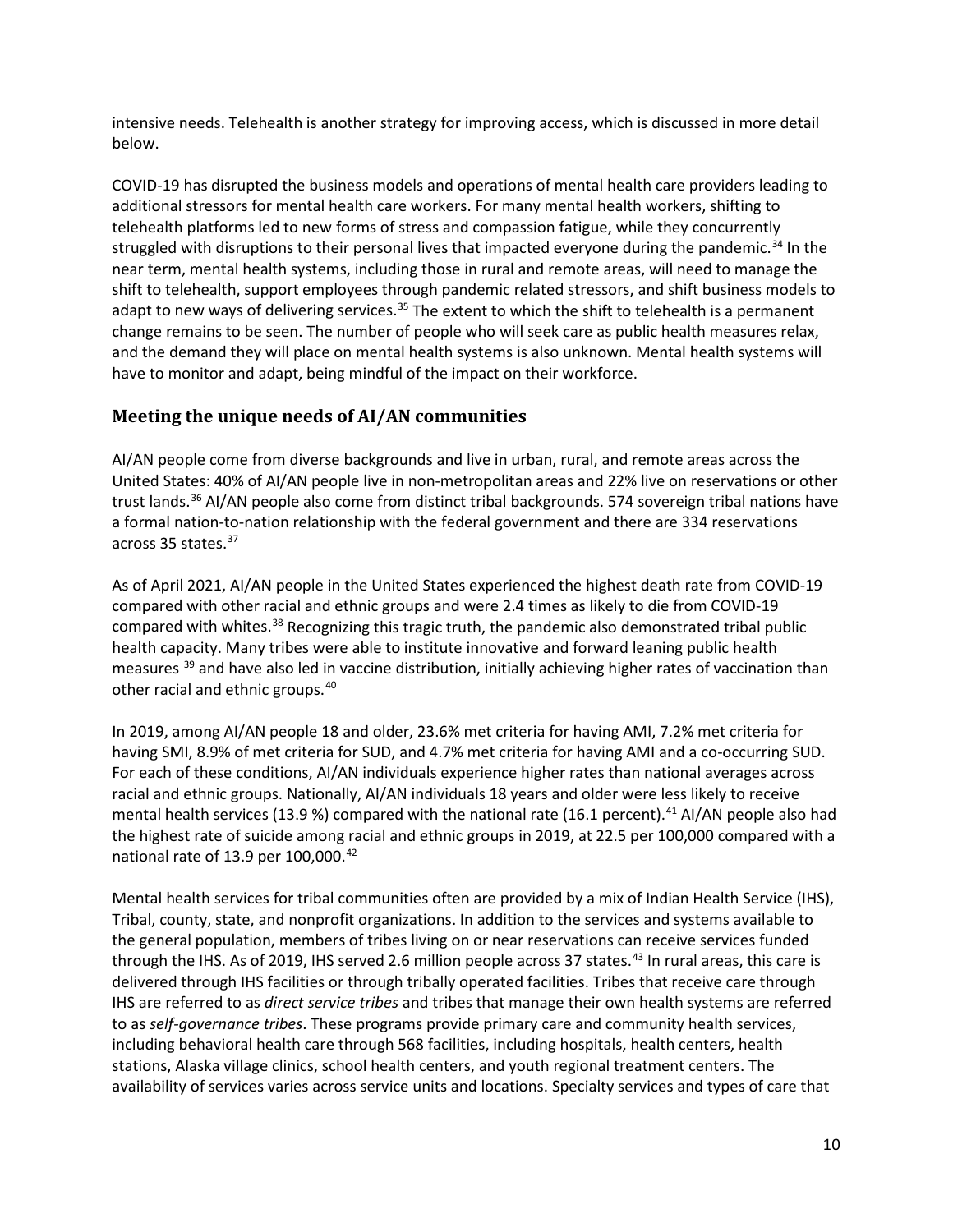are not available at these facilities can be purchased from private providers through the IHS purchased/referred care program, but this funding is limited.<sup>[44,](#page-19-20)[45](#page-19-21)</sup>

Tribal communities in rural and remote areas often are built around distinct sovereign tribal nations with unique needs and cultures. As a result, it is necessary to develop solutions that are specific to the context of each tribal community, that respond to the needs identified by that community and use practices that are chosen by and acceptable to that community. A number of strategies hold promise in the development of tribal mental health systems, such as developing a culturally competent and responsive workforce; adopting culturally adapted treatment approaches; integrating traditional practices into behavioral health supports; and using the traditional strengths embodied in tribal communities as a part of support systems for people with mental or substance use disorders.<sup>[46](#page-19-22)</sup> Given the shortage of culturally informed mental health workers in tribal communities, a natural solution is to recruit and train AI/AN individuals to become part of the behavioral health workforce. As with other rural and remote areas, task sharing with lower credentialed workers is another promising strategy,<sup>[47](#page-19-23)</sup> exemplified by the Behavioral Health Aides who serve tribal communities in Alaska. These individuals are supervised by licensed clinicians and provide a variety of therapeutic supports, including connecting people to higher levels of care when needed.<sup>[48](#page-19-24)</sup>

State and local mental health systems working with tribal communities need to respect the tribal independent status as they work collaboratively to ensure that the mental health needs of tribal community members are being met. As noted, IHS and tribal systems provide important mental health services including outpatient mental health counseling, access to dual diagnosis services, mental health crisis response and triage, case management, community-based prevention programming, and outreach and health education activities.<sup>[49](#page-20-0)</sup> Yet, as with almost all local rural and remote behavioral health systems at the community level, tribal mental health systems are unlikely to provide all needed services, such as inpatient care, or intensive coordinated services for individuals with SMI. In fact, as of 2011, no IHS facilities provided inpatient psychiatric services.<sup>[50](#page-20-1)</sup>

Building the capacity to serve members of tribes in a culturally responsive manner in collaboration with tribal mental health systems is the responsibility of non-tribal public mental health systems, just as it is for the services they provide to any individual in their service area. Providers and clinicians working within these systems should receive training in cultural humility and these principles and practices should be integrated into service delivery for AI/AN individuals. SAMHSA provides useful resources such as its Culture Card, designed to enhance cultural competence when serving AI/AN individuals, which specifically suggests that training be provided by a member of the particular AI/AN community being served.<sup>[51](#page-20-2)</sup> SAMHSA's Tribal Training and Technical Assistance (TTA) Center, sponsored by the Office of Tribal Affairs and Policy (OTAP), is another good resource for culturally relevant training and technical assistance to support mental health in tribal communities [\(https://www.samhsa.gov/tribal-ttac\)](https://www.samhsa.gov/tribal-ttac). State and local mental health systems should consult and work with tribal behavioral health systems to provide an effective continuum of supports for AI/AN individuals, particularly people with more complex or intensive needs. As these individuals may move in and out of tribal systems to access inpatient care and other supports, coordination is especially important across systems to ensure that individuals do not become disconnected or have their care and support networks disrupted during transitions. Tribal systems will likely face some of the same challenges following COVID-19 as other rural and remote systems, determining the appropriate role for telehealth, and trying to address pent up demand for services from people who did not seek help during the COVID-19 pandemic. Tribal systems and their state and local partners will need to adapt to conditions as they unfold.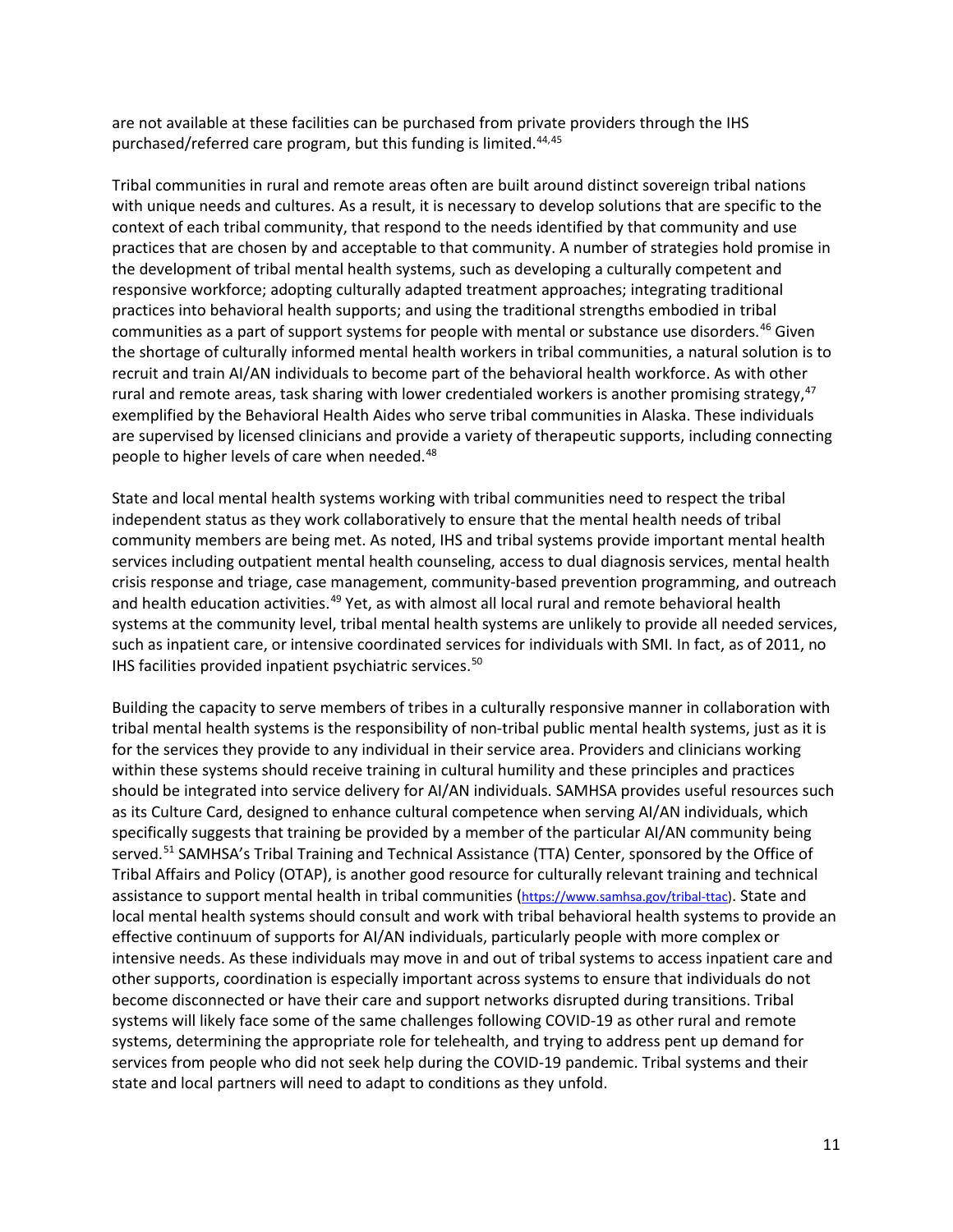#### **Telehealth Services**

The most pervasive change in mental health service delivery during the COVID-19 pandemic has been the shift to telehealth. The adoption of telehealth in mental health systems saw steady gains in the years before the pandemic in rural and non-rural areas.<sup>[52,](#page-20-3) [53](#page-20-4)</sup> Responding to the need to provide sociallydistanced services, health systems rapidly shifted to telehealth service provision following the spread of COVID-19. Adapting to this reality, the federal government and states took swift action. While the details differ somewhat across states and federal programs, temporary legal and regulatory flexibilities were enacted to enable the provision of telehealth services, including:

- reducing restrictions on out-of-state providers;
- allowing telehealth services to be provided by additional provider types;
- enabling initial provider visits to take place via telehealth;
- allowing reimbursement for telephone only visits;
- allowing reimbursement of telehealth visits in a wider variety of settings, including homes;
- allowing the provision of services through non-HIPAA compliant platforms; and
- eliminating payment disparities between telehealth services and in-person services.<sup>[54](#page-20-5),[55](#page-20-6)</sup>

Because many of these changes designed to respond to the pandemic are temporary, mental health systems and providers face a lot of uncertainty and may have to adapt to a new regulatory and policy environment as COVID-19 rates decline.

A study that analyzed half of all private insurance claims in the United States from February of 2020 to April of 2020 found a 2900% increase in mental health telehealth claims.<sup>[56](#page-20-7)</sup> The number of claims reduced somewhat in the following months, but remained at 2600% of pre-pandemic levels as of December 2020. Medicaid and CHIP also saw a large growth in the use of telehealth during this period.<sup>57</sup> Another study that examined a national sample of commercial and Medicare advantage claims from January to June 2020 found that telehealth accounted for 56.8% of total psychiatry visits, 50.8% of social work visits, and 49.1% of psychology visits during this period.<sup>[58](#page-20-9)</sup>

While the ability to provide services via telehealth enabled access to mental health services during the pandemic, it is not a panacea. Telehealth may not be as effective for all interventions and conditions. While telehealth's efficacy for depression and anxiety is more established, there is less evidence for its use with conditions like schizophrenia.<sup>[59](#page-20-10)</sup> Although initial reports for some providers have indicated success in using telehealth to serve individuals with SMI.<sup>[60](#page-20-11)</sup> Some types of mental health services, such as medication visits, may be better suited to telehealth delivery. As a result, the shift to telehealth may also impact the types of services that individuals seek out or continue to access.

In many rural areas there are technological barriers to accessing telehealth. These include lack of access to broadband or limited bandwidth; poor cellular coverage; limitations in clients' phone plans that limit the number of minutes or amount of data that they can use; and lack of access to necessary technology. Household bandwidth can also be an issue. During the pandemic multiple members of households are often competing for bandwidth with children and youth logging in to school online, and adults working remotely when possible.<sup>[61](#page-20-12)</sup> Some people do not have access to technology necessary to participate in telehealth, and with some groups experiencing less access than others, including older Americans, people with disabilities, <sup>[62](#page-20-13)</sup> and people living in poverty. <sup>[63](#page-20-14)</sup> It is important to note that these groups are all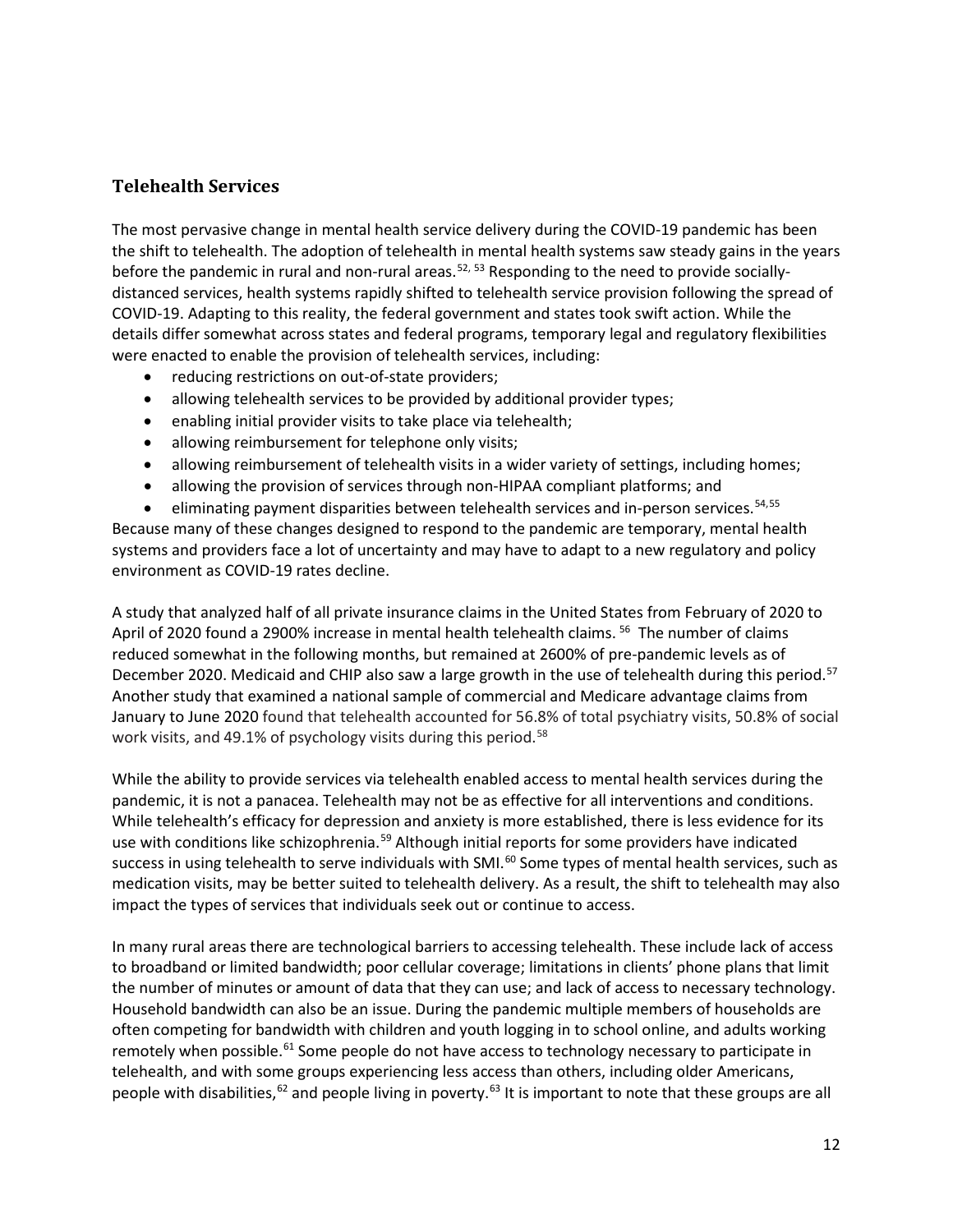overrepresented in rural areas and public mental health systems. Some systems and providers have attempted to address these concerns by providing devices to help people being served access telehealth services.<sup>[64,](#page-20-15) [65,](#page-20-16) [66](#page-20-17)</sup> Telehealth is also not a solution when provider capacity within organizations is severely limited. There are still only so many slots available for a psychiatrist to see clients whether they are providing services via telehealth or in-person.

Providers face considerable uncertainty as it is not clear whether regulatory flexibilities enabling current telehealth practices will extend past the pandemic. As people return to more in-person services, providers and consumers will need to figure out what is the best use of telehealth, for which individuals it is most effective, and if there are interventions that are more effective in-person. Providers in rural areas may need to make trade-offs in some of these areas. For instance, it may be that group interventions are more effective in person, but this is outweighed by the convenience for providers and participants, who may have to drive for hours to participate in these sessions. Taking all of this into account, it is clear that telehealth has an important role in mental health systems moving forward. It provided safe access to services during the pandemic and created a sustainable business model for many providers through the pandemic. In general, and in rural areas specifically, it offers a more convenient way for people to access many mental health services. In addition to direct service delivery, telehealth may be used to support consultation with other providers, such as primary care providers or less specialized behavioral health care providers, so may be a way of bolstering the capacity of the existing workforce in rural and remote areas.

#### **Program Spotlight – Telehealth Expansion in a Remote Area** *Lindsey McCarthy, MSW, Executive Director, Southern Plains Behavioral Health Services*

Southern Plains Behavioral Health Services (Southern Plains) serves Gregory, Todd, Tripp, and Mellette Counties in South Dakota. Their service area includes the Rosebud reservation and land trust, the home of the Rosebud Sioux Tribe, a branch of the Lakota people. The area of the state that they serve is extremely remote, with a population under 25,000 people across the four counties as of the 2010 census. Southern Plains provides services to over 700 people, a majority of whom have Medicaid coverage or receive services funded by the state.

Southern Plains has provided some telehealth services since 2006 but was working to expand their telehealth capacity before the COVID-19 pandemic. They had hosted on-site telehealth training for all of their staff in the year before the pandemic with the intention of expanding these services, but the pandemic greatly accelerated their schedule for telehealth adoption. In the second quarter of 2020, they found themselves moving almost all services to delivery through telehealth.

The shift to telehealth has been largely advantageous for Southern Plains, greatly reducing staff transportation time and improving access for clients. At the beginning of the pandemic, their psychiatric no shows decreased significantly. Some clients expressed interest in going back to inperson and stopped engaging after the first few months of remote services, but most clients have been happy with continued telehealth services. Southern Plains has been able to provide a variety of services remotely. For some clients, participation in groups required a two hour drive each way before the shift to telehealth, so remote groups have been a major improvement. In their work with clients who have more complex or serious conditions, the telehealth hasn't been a major barrier. In some cases it has enabled staff to have multiple shorter remote contacts with clients in a week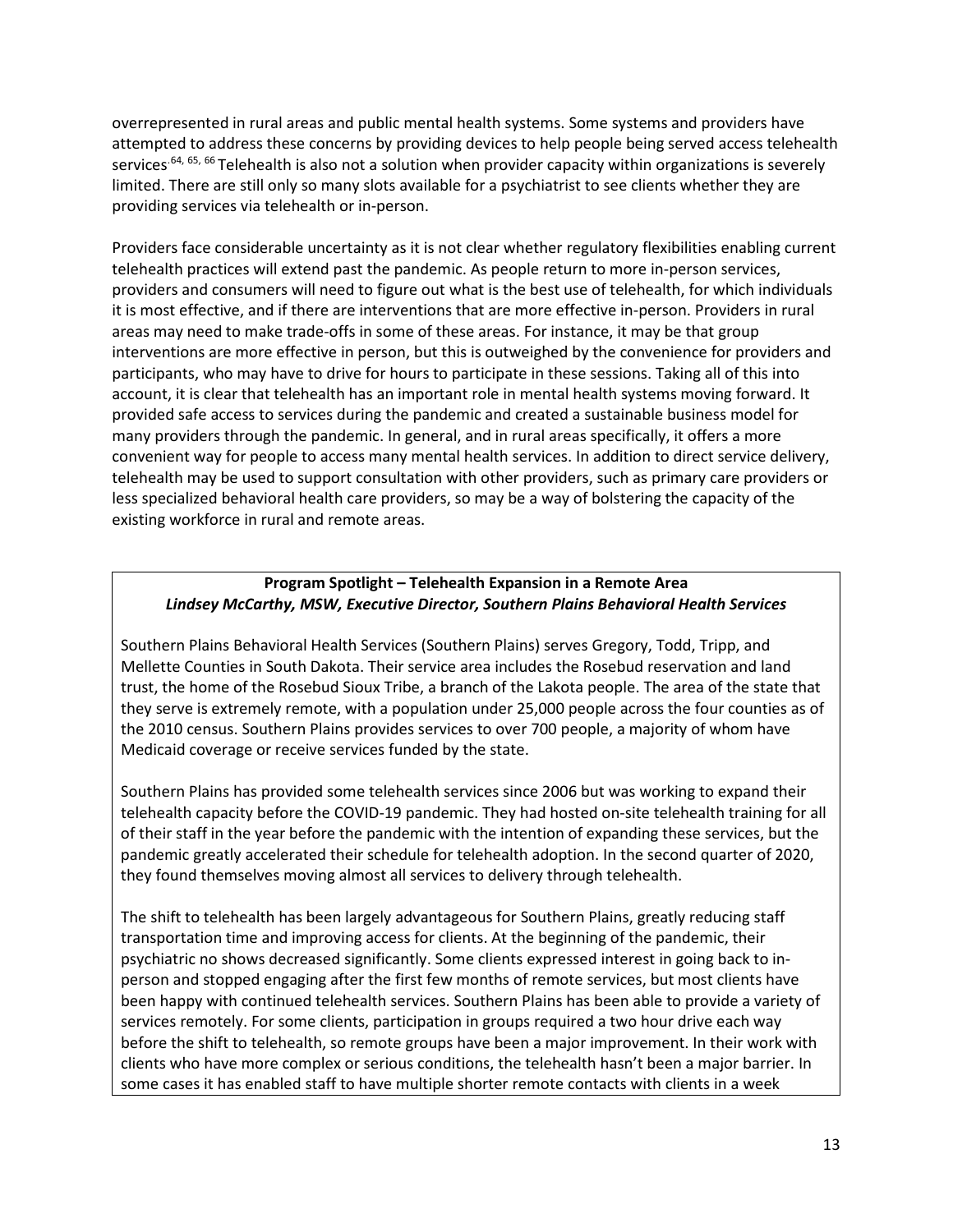instead of one in-person visit. Southern plains moved to providing crisis assessments remotely using telehealth, offering the service remotely to local hospitals and the jail, which has worked well.

Internet access has been a barrier for many clients. Some clients also do not have the cell phone minutes or data available in their phone plans to consistently participate in telehealth. There are also issues of mobile network coverage and there are some areas across the four-county area where mobile phone service is spotty or unavailable.

Moving to telehealth has also resulted in organizational benefits for Southern Plains. Having clinicians on the road throughout the day made it difficult to schedule meetings and coordinate. With most people working remotely and providing services via telehealth, there are more regular meetings with more staff present. Remote work has also forced staff to use online systems, which has also improved coordination.

The Southern Plains experience with telehealth over the past year was captured in something Ms. McCarthy said as we wrapped up our interview, "We spend less in gas, our utility bills are lower, and we're able to reach more people. We need to learn from COVID to make sure we are reaching as many people as we can." After adapting to conditions under the pandemic, Southern Plains faces additional uncertainty as COVID-19 transmission rates decrease. Much of the telehealth expansion that has been possible has been a result of temporary regulatory flexibility in response to COVID-19, so the continuation of current expanded telehealth practices will depend on future state and federal policies.

#### **Building the Array of Effective Practices in Rural and Remote Settings**

There is an array of evidence-based practices that have been shown to improve outcomes for people with mental disorders, but there are challenges in implementing these in rural or remote areas. Especially for individuals with more intensive or complex needs, these interventions, such as assertive community treatment (ACT), supported employment, permanent supportive housing, or high-fidelity wraparound, are not only focused on providing psychosocial interventions or psychotropic medication, but more broadly connecting people with a variety of community supports and addressing social determinants of health. As a result, these are practices that, while telehealth may support them or be incorporated into them,  $67, 68$  $67, 68$  $67, 68$  rely on face-to-face contact and services delivered in community settings. Many of these were developed in urban and suburban settings and are built on assumptions around service infrastructure, population density, and workforce that may not hold true in rural settings. There has been some work to systematically adapt and evaluate evidence-based practices in rural and remote settings, but it is limited.<sup>[69](#page-20-20)</sup>

The challenges involved in implementing these evidence-based practices in rural areas varies by practice. For practices like ACT that rely on a robust interdisciplinary team and intensive community contact, staffing, transportation, and economies of scale may be challenging.<sup>[70](#page-20-21)</sup> Some practice models face focus-specific challenges in rural and remote areas, such as the general lack of job opportunities, which may impact supported employment programs,  $71$  or the lack of available affordable rental housing, which may impact permanent supportive housing and other housing supports.<sup>[72](#page-20-23)</sup>

Adaptation of evidence-based supports in order to successfully deliver them in rural and remote areas may mean adapting established models or identifying core components of EBPs, and finding effective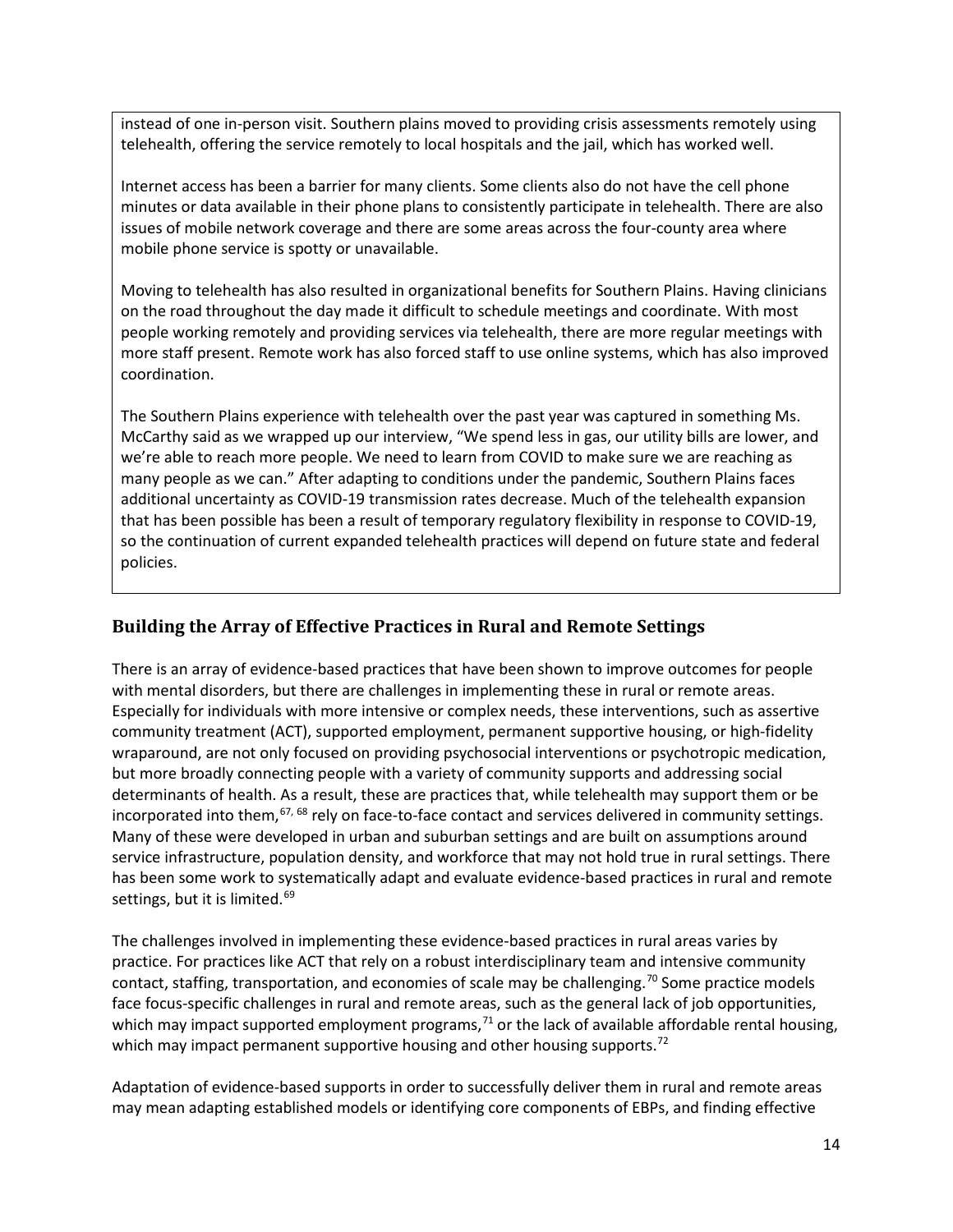ways to deliver these components or achieve the same goals through staffing and service delivery models that are possible in rural and remote areas. EBPs must also be responsive to cultural issues and should be adapted to the culture of the individuals receiving them.<sup>[73](#page-20-24)</sup> This should especially be a priority in the delivery of services to tribal populations.<sup>[74](#page-20-25)</sup> Given the great variation in populations, capacity, and challenges in rural and remote areas, it is likely that there won't be a one-size-fits-all adaptation of EBPs that will enable their use across the United States, but that a range of approaches will need to be developed and deployed.

# **Program Spotlight – Incorporating Telehealth into Program for Assertive Community Treatment (PACT) Team Operations**

#### *Dr. Charlie Swanson – Medical Director, Piedmont Community Services Board*

Piedmont Community Services Board (CSB) in southern Virginia was scheduled to undertake an independent fidelity review for their PACT team in March 2020 when the pandemic began. PACT, also known just as ACT in many places, is a multidisciplinary team approach with assertive outreach for people with SMI who require an intensive level of support to remain stable while living in a community setting. Instead of going through the fidelity review process, Piedmont CSB found itself in the position of adapting all of its operations, including the PACT team, to operate as safely as possible during the pandemic. The PACT team serves 84 people in Henry County and the city of Martinsville in southern Virginia. The team includes a psychiatrist, four nurses, a pharmacy technician, a peer, two counselors and several case managers.

In the operations of the ACT team, transportation challenges are a major consideration given the distances that need to be traveled to see clients. For several years the team has been using telehealth to facilitate visits with the psychiatrist, Dr. Charlie Swanson. This proved advantageous when the COVID-19 pandemic began because clients were already used to telehealth services. The team was able to shift some contact to telehealth, for instance, checking in with clients, but many ACT team functions still required in-person visits. Shortages of personal protective equipment (PPE) were a problem, especially in the early stages of the pandemic. Dr. Swanson reported purchasing ponchos for ACT team members providing in-person services from the Tractor Supply Company at one point because of shortages in PPE.

Dr. Swanson reported that clients did fairly well through the first few months of the pandemic, summoning internal resources to remain stable. Over time though, the stress of the pandemic has impacted the PACT clients. Clients showed great concern for the wellbeing and safety of ACT team members and many embraced social distancing measures to protect the staff. Despite shifting services to telephonic contact when possible and taking precautions, some members of the ACT team contracted COVID-19.

While most services offered by Piedmont CSB shifted to telehealth, there were limitations with how many PACT functions could be done over the phone. Some PACT clients met with team members via Zoom but delivering services via telehealth had several limitations. Given the seriousness of the mental illnesses experienced by the people served by the PACT team, they were not always able to communicate their needs or receive support over the telephone. As Dr. Swanson put it, "Telephonic is helpful, but it's not like seeing folks face to face." Also, while mobile service was generally available in Henry County, many clients had a limited broadband access and a number of phone minutes or broadband access through their phone plans, so were limited in how much they could participate in telehealth. Delivering in-person services also enabled team members to provide other supports, such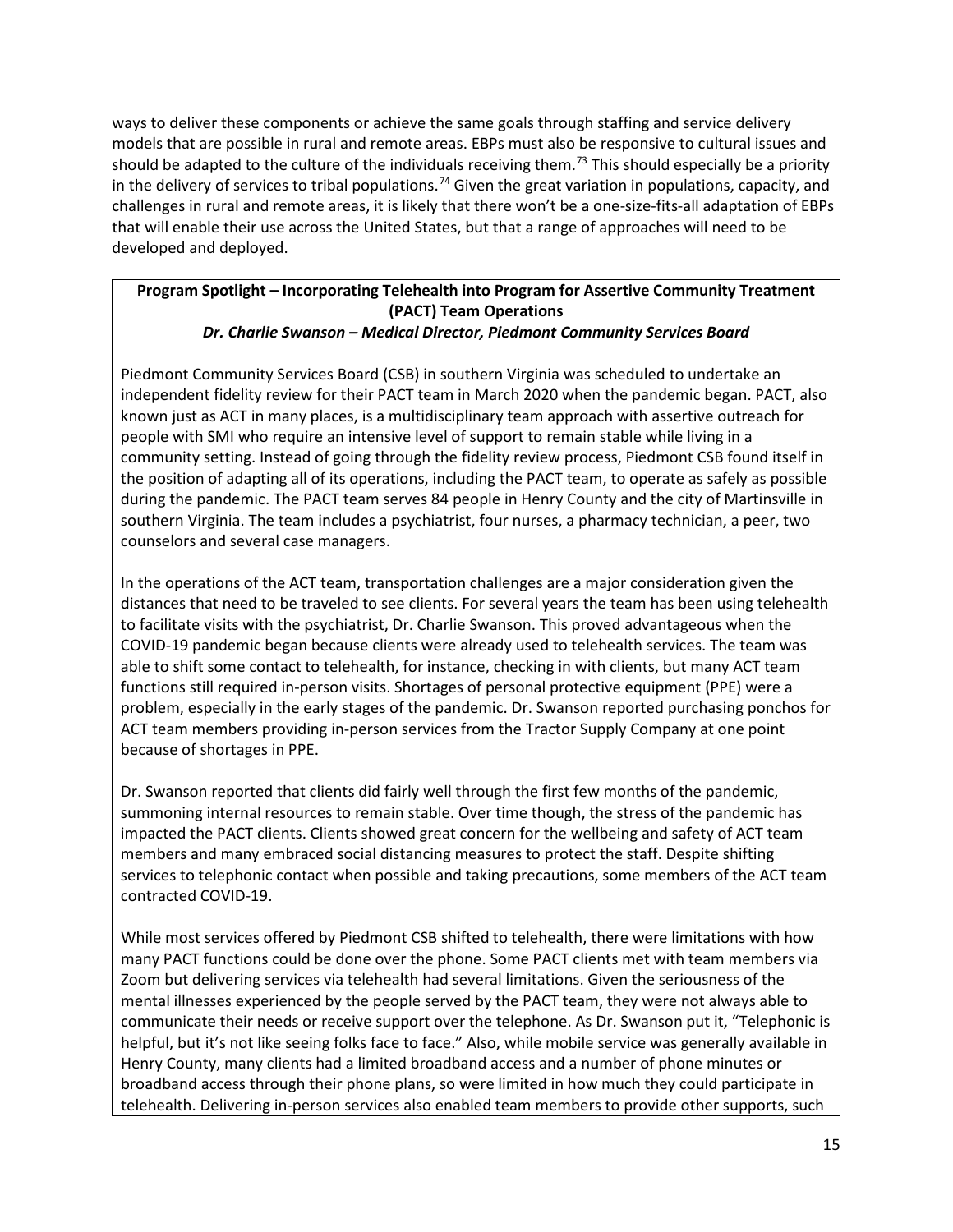as taking groceries to the people they worked with, which became more important given the disconnection and isolation that people experienced during the pandemic. Some services were particularly difficult to deliver during the pandemic, such as groups that focus on SUD, social support, and wellness, which didn't work over Zoom for people receiving ACT. Although Dr. Swanson felt that the use of telehealth in other Piedmont CSB services would continue past the pandemic, he anticipated that the PACT team would revert to more in-person contact for the majority of the team, as they had operated before the pandemic, but continuing to offer psychiatric visits remotely.

## **Developing Rural Crisis Systems**

The United States is currently undergoing an intensive period in the development of behavioral health crisis services. With the rollout of a national "988" crisis hotline, the creation of a crisis set aside within the Community Mental Health Services Block Grant, enhanced Medicaid coverage of mobile crisis services and a public dialogue of the appropriate role of law enforcement in the response to behavioral health crises,<sup>[75](#page-21-0)</sup> attention within states to crisis services has never been greater.

Rural and remote communities confront several major challenges that impact the development and delivery of crisis systems and services. Large geographic areas to cover, combined with limited available resources, often leads to long wait times to access services when an individual experiences a behavioral health crisis in these communities. Long distances to travel to services that are located primarily in urban areas, such as inpatient care, and the availability of transportation itself to services may be difficult.<sup>[76](#page-21-1)</sup> Workforce shortages and challenges related to recruitment and retention of qualified professional staff to ensure quality crisis services delivery also persist in rural and remote communities.[77](#page-21-2)

Strategies recommended in *SAMHSA's National Guidelines for Crisis Care: A Best Practice Toolkit* to address these challenges largely center on leveraging partnerships with area first responders to strengthen crisis response abilities and incorporating technologies like telehealth to make the best use of available resources in developing and delivering crisis care.[78](#page-21-3) Regional partnerships are sometimes formed to share resources and make services like mobile crisis available in rural and remote communities. However, relatively low demand for these services can still make funding and staffing teams for 24/7 availability a challenge.<sup>[79](#page-21-4)</sup> Capitalizing on available human resources like volunteer or oncall clinicians can assist in making crisis services available when needed. Alaska, for example, trains citizens as Behavioral Health Aides (BHAs) employed by their regional tribal health organizations to provide on-call responses to individuals who are experiencing a behavioral health crisis.<sup>[80](#page-21-5)</sup> Collaboration with area first responders like EMS may be leveraged to assist with transportation to care, which is also difficult to fund and provide.

Pre-COVID-19, some rural and remote communities were able to both offer access to limited licensed and/or credentialed clinicians and other professional staff (e.g., psychiatry), and equip existing first responders with resources to connect individuals in crisis with proper screening and next step crisis care by incorporating technology like telehealth. For example, in some rural Colorado communities, paramedics are trained to do an initial screening and then connect individuals via telehealth to a qualified mental health professional who can further guide needed follow-up care.<sup>[81](#page-21-6)</sup> Colorado was also exploring training volunteers who are bachelor's-level providers or peers in rural communities pre-COVID to use tablets to virtually connect individuals in crisis to care using telehealth.<sup>[82](#page-21-7)</sup>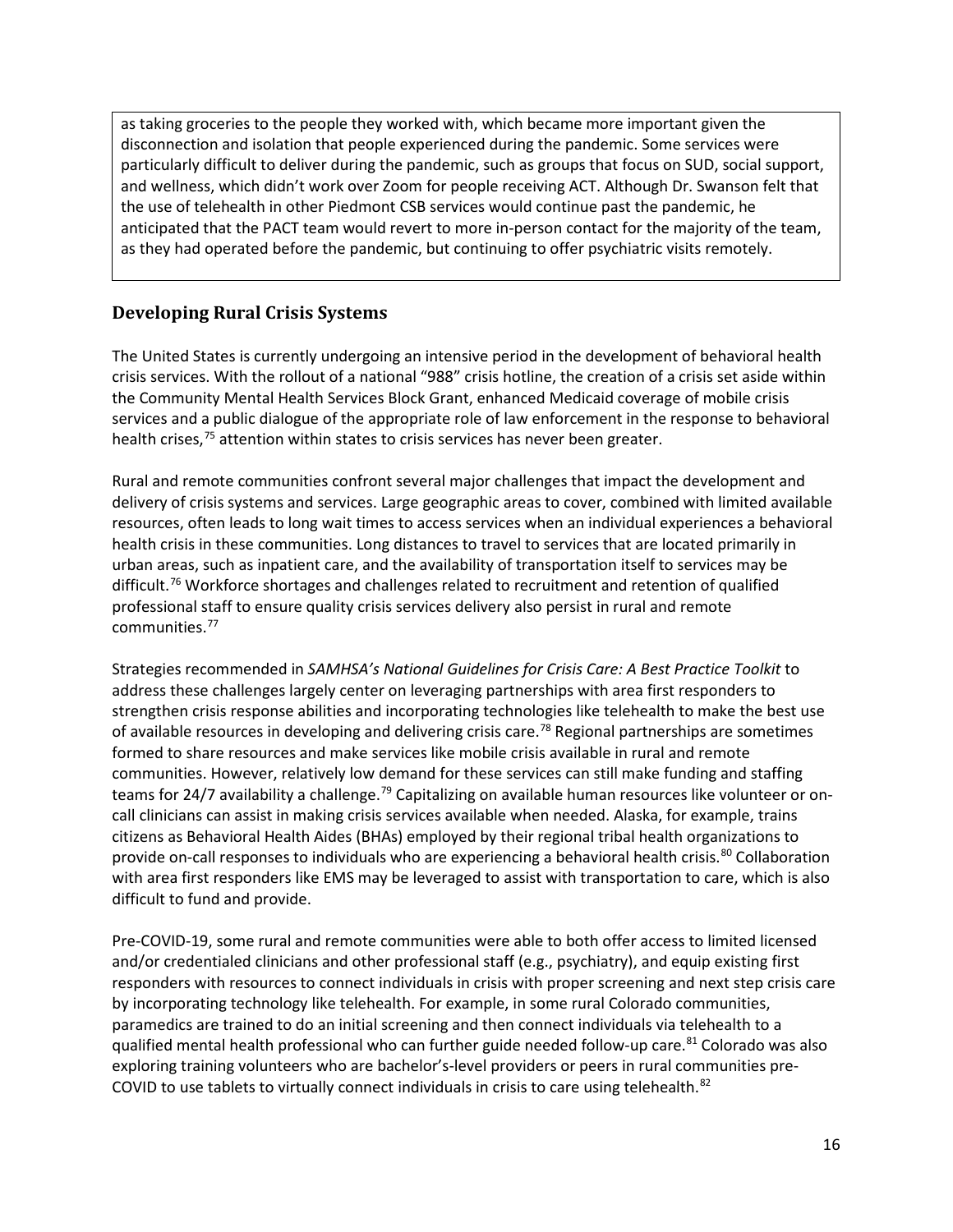The COVID-19 pandemic may have shifted priorities and/or resources away from the piloting of new crisis care strategies like these, and also necessitated decreasing some crisis services capacity due to social distancing requirements (e.g., in crisis stabilization units).<sup>[83](#page-21-8)</sup> It also highlighted major challenges related to mental health and access to care during crises in rural and remote areas, while accelerating the use of new and emerging models of delivering crisis care. COVID-19 presented an opportunity to rapidly expand the use of virtual care using telehealth. This has been effective in addressing some services access issues in rural and remote communities by allowing for modified payment mechanisms and new provider types to bill for services delivered via telehealth. The increased availability of telehealth may have also helped to overcome some of the stigma associated with seeking mental health care in rural communities by offering alternatives to office-based treatment. However, the surge in the use of telehealth has also highlighted the ongoing challenges in rural and remote communities related to limited broadband connectivity, as well as limits on affordability of and access to devices like tablets in order for individuals in these communities to take advantage of virtual behavioral health services and supports, including crisis care.<sup>[84](#page-21-9)</sup>

#### **Conclusion**

It will be years before more complete data is available that shows the short- and long-term impacts of COVID-19 on the prevalence of mental disorders and service delivery in rural and remote areas. The United States mental health system embarked in an experiment, shifting overwhelmingly to telehealth delivery of mental health services during the COVID-19 pandemic. While this has broad implications for the mental health system, the impact is even larger for rural and remote mental health systems, where telehealth has long been seen as a possible solution to access problems. The field will need to do extensive work to understand where telehealth has worked and where it has not.

People in rural areas may access mental health services at similar rates to other areas of the United States, but they do not have equivalent access to intensive or specialty services. There is considerable work to be done to develop rural and remote mental health systems, building a workforce that draws on a wider variety of mental health professionals, leveraging advances in telehealth, identifying people in need of more intensive and specialized services, and adapting EBPs to ensure that people get the services they need. This is also true for tribal communities in rural and remote areas. As tribal mental health systems develop and adapt services to better meet the needs of AI/AN people, there is great potential meet the significant needs that exist in these communities.

As COVID-19 restrictions lift and more data becomes available, policymakers and practitioners will get a better sense of the extent to which people in rural and remote areas received the mental health services they needed during 2020 and 2021. Meeting the needs of people in rural and remote areas will require work at the federal, state and local levels. Federal and state policymakers must assess the proper role of telehealth, informed by clinical experience, and adjust laws and regulations accordingly. They must also work with providers, researchers, and the communities and populations being served to identify strategies that will contribute to a robust, interconnected, and evidence-based system of mental health care in rural and remote areas.

*Thank you to Jessica Black from the University of Alaska Fairbanks, Chris Fore, Tamara James, Marcy Ronyak, and Glorinda Segay from the Indian Health Service, Heather Gotham, Dennis Mohatt, Ann Skinstad, and Teresa Brewington from the Mental Health Technology Transfer Center Network, Charlie Swanson from the Piedmont Community Services Board, and Lindsey McCarthy from Southern Plains Behavioral Health Services, who all participated in interviews to inform the content of this brief.*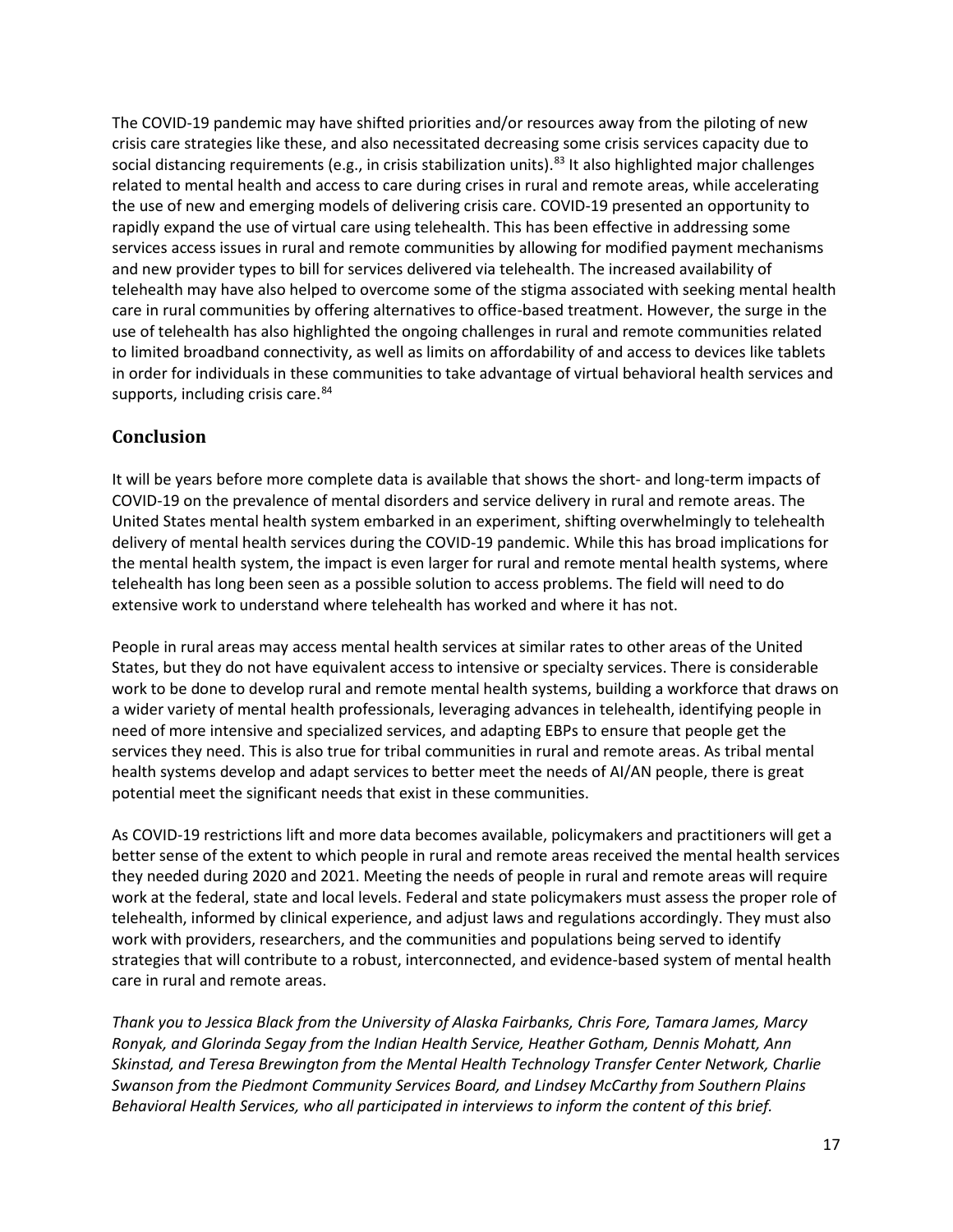#### **References**

<span id="page-18-4"></span><span id="page-18-3"></span><span id="page-18-2"></span>4Pinals DA, Fuller DA: *Beyond beds: The vital role of a full continuum of psychiatric care.* W*ashington, DC, National Association*  of State Mental Health Program Directors, 2017. [https://www.nasmhpd.org/sites/default/files/TAC.Paper\\_.1Beyond\\_Beds.pdf](https://www.nasmhpd.org/sites/default/files/TAC.Paper_.1Beyond_Beds.pdf) <sup>5</sup> Medicaid & CHIP and the COVID-19 Public Health Emergency. Washington, DC, Centers for Medicare & Medicaid Services, 2021. <https://www.medicaid.gov/state-resource-center/downloads/covid-19-medicaid-data-snapshot.pdf>

<span id="page-18-5"></span>6Cromartie J, Dobis E, Krumel T, et al: Rural America at a Glance: 2020 Edition. *Amber Waves: The Economics of Food, Farming, Natural Resources, and Rural America 2020;* 1490–1865

<span id="page-18-6"></span><sup>7</sup> Murthy BP, Sterrett N, Weller D, et al: Disparities in COVID-19 Vaccination Coverage Between Urban and Rural Counties — United States, December 14, 2020–April 10, 2021. *MMWR Morb Mortal Wkly Rep*. (Epub May 18, 2021) <http://dx.doi.org/10.15585/mmwr.mm7020e3>

<span id="page-18-7"></span>8 Early Release of Selected Mental Health Estimates Based on Data from the January–June 2019 National Health Interview Survey. Atlanta, GA, National Center for Health Statistics, Centers for Disease Control and Prevention, 2020. <https://www.cdc.gov/nchs/data/nhis/earlyrelease/ERmentalhealth-508.pdf>

<span id="page-18-8"></span> $9$  Czeisler MÉ, Lane RI, Petrosky E, et al: Mental Health, Substance Use, and Suicidal Ideation During the COVID-19 Pandemic  $-$ United States, June 24–30, 2020. *MMWR Morb Mortal Wkly Rep* 2020; 69:1049–1057.

<https://www.cdc.gov/mmwr/volumes/69/wr/mm6932a1.htm>

<span id="page-18-9"></span>10Vahratian A, Blumberg SJ, Terlizzi EP, et al: Symptoms of Anxiety or Depressive Disorder and Use of Mental Health Care Among Adults During the COVID-19 Pandemic — United States, August 2020–February 2021. *MMWR Morb Mortal Wkly Rep* 2021; 70:490–494[. http://dx.doi.org/10.15585/mmwr.mm7013e2](http://dx.doi.org/10.15585/mmwr.mm7013e2)

<span id="page-18-10"></span><sup>11</sup> Impacts of COVID-19 on Rural Mental Health. Washington, DC, American Farm Bureau Federation, 2020.

[https://www.fb.org/files/Impacts\\_of\\_COVID-19\\_on\\_Rural\\_Mental\\_Health\\_1.6.21.pdf](https://www.fb.org/files/Impacts_of_COVID-19_on_Rural_Mental_Health_1.6.21.pdf)

<span id="page-18-11"></span><sup>12</sup> Medicaid & CHIP and the COVID-19 Public Health Emergency. Washington, DC, Centers for Medicare & Medicaid Services, 2021[. https://www.medicaid.gov/state-resource-center/downloads/covid-19-medicaid-data-snapshot.pdf](https://www.medicaid.gov/state-resource-center/downloads/covid-19-medicaid-data-snapshot.pdf)

<span id="page-18-13"></span><span id="page-18-12"></span>13Results from the 2019 National Survey on Drug Use and Health: Detailed tables. Rockville, MD, Center for Behavioral Health Statistics and Quality, Substance Abuse and Mental Health Services Administration, 2020[. https://www.samhsa.gov/data/](https://www.samhsa.gov/data/) <sup>14</sup> McGranahan DA, Parker, TS: The Opioid Epidemic: A Geography in Two Phases ERR-287. Washington, DC, US Department of Agriculture, Economic Research Service, 2021.<https://www.ers.usda.gov/webdocs/publications/100833/err-287.pdf?v=1130.9> <sup>15</sup> D Mohatt: Personal communication, May 4, 2021

<span id="page-18-15"></span><span id="page-18-14"></span><sup>16</sup>Results from the 2019 National Survey on Drug Use and Health: Detailed tables. Rockville, MD, Center for Behavioral Health Statistics and Quality, Substance Abuse and Mental Health Services Administration, 2020[. https://www.samhsa.gov/data/](https://www.samhsa.gov/data/)

<span id="page-18-16"></span><sup>17</sup> Pettrone K, Curtin SC: Urban–rural differences in suicide rates, by sex and three leading methods: United States, 2000–2018. NCHS Data Brief, no 373. Hyattsville, MD, National Center for Health Statistics, 2020.

<https://www.cdc.gov/nchs/data/databriefs/db373-h.pdf>

<span id="page-18-17"></span><sup>18</sup> Ivey-Stephenson AZ, Crosby, AE, et al: Suicide Trends Among and Within Urbanization Levels by Sex, Race/Ethnicity, Age Group, And Mechanism of Death – United States, 2001-2015. *MMWR Surveil Summ* 2017; 66(No. SS-18):1-16. <https://www.cdc.gov/mmwr/volumes/66/ss/ss6618a1.htm>

<span id="page-18-18"></span><sup>19</sup> Case A, Deaton A: Mortality and morbidity in the 21st century. *Brookings Pap Econ Act* 2017, 397. <https://www.ncbi.nlm.nih.gov/pmc/articles/pmc5640267/>

<span id="page-18-20"></span><span id="page-18-19"></span><sup>20</sup>Results from the 2019 National Survey on Drug Use and Health: Detailed tables. Rockville, MD, Center for Behavioral Health Statistics and Quality, Substance Abuse and Mental Health Services Administration, 2020[. https://www.samhsa.gov/data/](https://www.samhsa.gov/data/) <sup>21</sup> Cherry D, Albert M, McCaig LF: Mental health-related physician office visits by adults aged 18 and over: United States, 2012– 2014. NCHS Data Brief, no 311. Hyattsville, MD, National Center for Health Statistics, 2018. <https://www.cdc.gov/nchs/data/databriefs/db311.pdf>

<span id="page-18-21"></span>22Bhalla IP, Stefanovics EA, Rosenheck RA: Social determinants of mental health care systems: Intensive community based care in the Veterans Health Administration. *BMC Public Health* 2020; 20(1): 1-13

<span id="page-18-22"></span><sup>23</sup>Dotson JAW, Roll JM, Packer RR, et al: Urban and rural utilization of evidence-based practices for substance use and mental health disorders. *The Journal of Rural Health* 2014; 30(3):292-299

<span id="page-18-0"></span><sup>1</sup> Ratcliffe M, Burd C, Holder K, et al: Defining rural at the US Census Bureau. *American community survey and geography brief* 2016; *1*(8)[. https://www.census.gov/content/dam/Census/library/publications/2016/acs/acsgeo-1.pdf](https://www.census.gov/content/dam/Census/library/publications/2016/acs/acsgeo-1.pdf)

<span id="page-18-1"></span><sup>&</sup>lt;sup>2</sup> Results from the 2019 National Survey on Drug Use and Health: Detailed tables. Rockville, MD, Center for Behavioral Health Statistics and Quality, Substance Abuse and Mental Health Services Administration, 2020[. https://www.samhsa.gov/data/](https://www.samhsa.gov/data/) 3Ibid.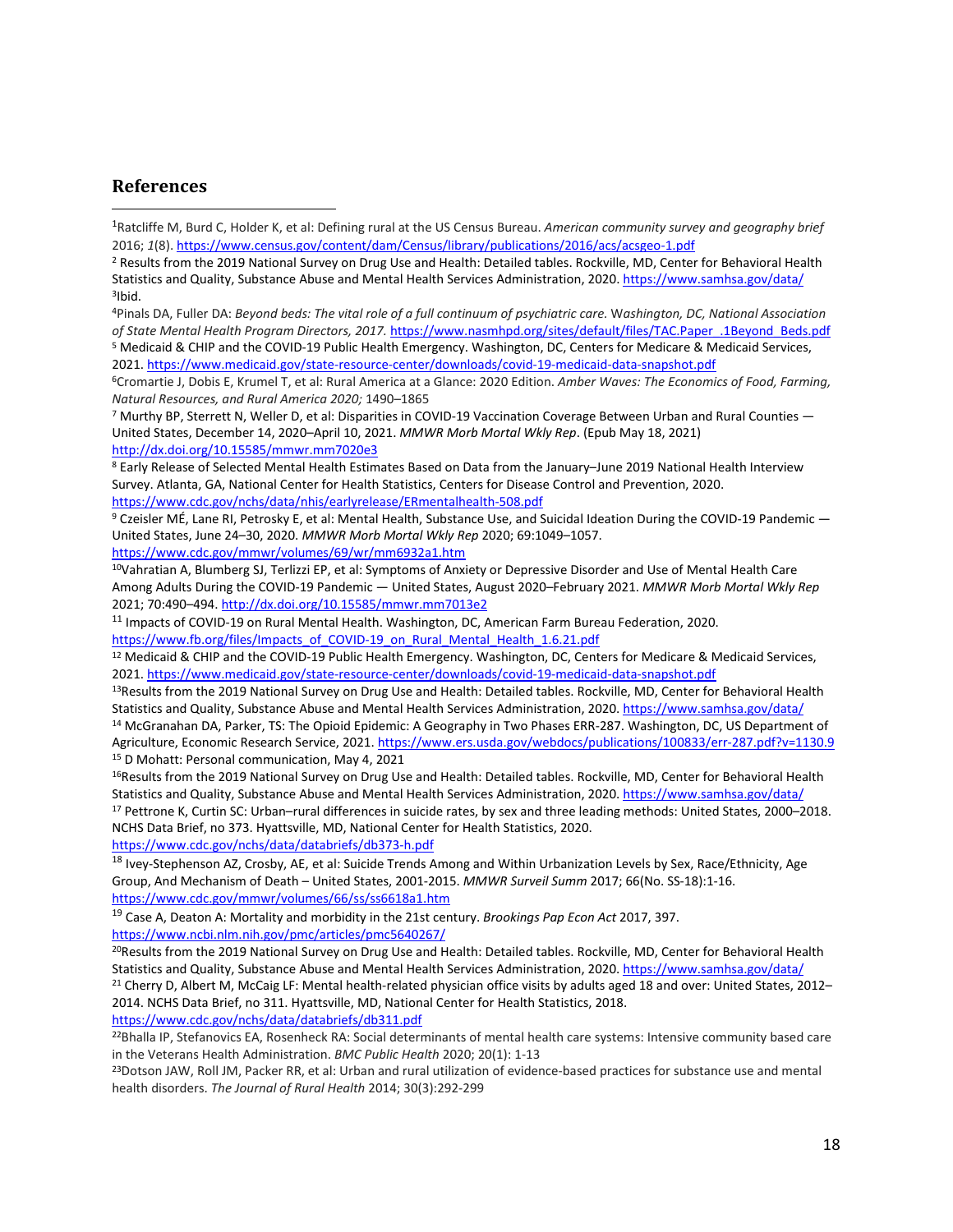<span id="page-19-0"></span>24Pinals DA, Fuller DA: *Beyond beds: The vital role of a full continuum of psychiatric care.* W*ashington, DC, National Association*  of State Mental Health Program Directors, 2017. [https://www.nasmhpd.org/sites/default/files/TAC.Paper\\_.1Beyond\\_Beds.pdf](https://www.nasmhpd.org/sites/default/files/TAC.Paper_.1Beyond_Beds.pdf) <sup>25</sup> Designated Health Professional Shortage Areas Statistics Second Quarter of Fiscal Year 2021 Designated HPSA Quarterly

<span id="page-19-1"></span>Summary. Washington, DC, Health Resources and Services Administration, 2021. <https://data.hrsa.gov/Default/GenerateHPSAQuarterlyReport>

<span id="page-19-2"></span><sup>26</sup>Andrilla CHA, Patterson DG, Garberson LA, et al: Geographic variation in the supply of selected behavioral health providers. *American journal of preventive medicine* 2018; 54(6): S199-S207 <sup>27</sup> *Ibid.*

<span id="page-19-4"></span><span id="page-19-3"></span><sup>28</sup> Estimating the Distribution of the U.S. Psychiatric Subspecialist Workforce. Ann Arbor, MI, University of Michigan Behavioral Health Workforce Research Center, 2018[. https://www.behavioralhealthworkforce.org/wp-content/uploads/2019/02/Y3-FA2-](https://www.behavioralhealthworkforce.org/wp-content/uploads/2019/02/Y3-FA2-P2-Psych-Sub_Full-Report-FINAL2.19.2019.pdf) [P2-Psych-Sub\\_Full-Report-FINAL2.19.2019.pdf](https://www.behavioralhealthworkforce.org/wp-content/uploads/2019/02/Y3-FA2-P2-Psych-Sub_Full-Report-FINAL2.19.2019.pdf)

<span id="page-19-5"></span><sup>29</sup> Schwartz MR, Patterson DG, McCarty RL: State Incentive Programs that Encourage Allied Health Professionals to Provide Care for Rural and Underserved Populations. Seattle, WA, Center for Health Workforce Studies, University of Washington, Dec 2019. [https://depts.washington.edu/fammed/chws/wp-content/uploads/sites/5/2019/12/State-Incentive-Programs-Allied-Health-FR-](https://depts.washington.edu/fammed/chws/wp-content/uploads/sites/5/2019/12/State-Incentive-Programs-Allied-Health-FR-2019.pdf)[2019.pdf](https://depts.washington.edu/fammed/chws/wp-content/uploads/sites/5/2019/12/State-Incentive-Programs-Allied-Health-FR-2019.pdf)

<span id="page-19-6"></span>30Watanabe-Galloway S, Madison L, Watkins KL, et al: Recruitment and retention of mental health care providers in rural Nebraska: perceptions of providers and administrators. *Rural and remote health* 2015; 15(4): 97

<span id="page-19-7"></span><sup>31</sup> Recruitment and Retention for Rural Health Facilities. Washington, DC, Rural Health Information Hub, US Department of Health and Human Services, 2021.<https://www.ruralhealthinfo.org/topics/rural-health-recruitment-retention>

<span id="page-19-8"></span>32Hoeft T J, Fortney JC, Patel V, et al: Task-sharing approaches to improve mental health care in rural and other low-resource settings: a systematic review. *The Journal of rural health* 2018; 34(1):48-62<br><sup>33</sup> Behavioral Health Service Provision by Primary Care Physicians. Ann Arbor, MI, University of Michigan Behavioral Health

<span id="page-19-9"></span>Workforce Research Center, 2019. [https://www.behavioralhealthworkforce.org/wp-content/uploads/2019/12/Y4-P10-BH-](https://www.behavioralhealthworkforce.org/wp-content/uploads/2019/12/Y4-P10-BH-Capacityof-PC-Phys_Full.pdf)[Capacityof-PC-Phys\\_Full.pdf](https://www.behavioralhealthworkforce.org/wp-content/uploads/2019/12/Y4-P10-BH-Capacityof-PC-Phys_Full.pdf)

<span id="page-19-10"></span>34Fish JN, Mittal M: Mental Health Providers during COVID-19: Essential to the US Public Health Workforce and in Need of Support. *Public Health Reports* 2021; *136*(1):14-17

<span id="page-19-11"></span>35Druss BG, Cohen AN, Brister T, et al: Supporting the Mental Health Workforce During and After COVID-19. *Psychiatric Services* 2021 (Epub ahead of print April 22, 2021)<br><sup>36</sup> Office of Minority Health Profile: American Indian/Alaska Native. Washington, DC, US Department of Health and Human

<span id="page-19-12"></span>Services, 2021[. https://minorityhealth.hhs.gov/omh/browse.aspx?lvl=3&lvlid=62](https://minorityhealth.hhs.gov/omh/browse.aspx?lvl=3&lvlid=62)

<span id="page-19-13"></span><sup>37</sup> Tribal Nations and the United States: An Introduction. Washington, D.C. National Congress of American Indians, February 2020[. https://www.ncai.org/tribalnations/introduction/Indian\\_Country\\_101\\_Updated\\_February\\_2019.pdf](https://www.ncai.org/tribalnations/introduction/Indian_Country_101_Updated_February_2019.pdf)

<span id="page-19-14"></span><sup>38</sup> National Center for Health Statistics (NCHS) provisional death counts [\(https://data.cdc.gov/NCHS/Provisional-Death-Counts](https://data.cdc.gov/NCHS/Provisional-Death-Counts-for-Coronavirus-Disease-C/pj7m-y5uh)[for-Coronavirus-Disease-C/pj7m-y5uh,](https://data.cdc.gov/NCHS/Provisional-Death-Counts-for-Coronavirus-Disease-C/pj7m-y5uh) data through April 3, 2021). Numbers are ratios of age-adjusted rates standardized to the 2019 US intercensal population estimate.

<span id="page-19-15"></span><sup>39</sup> Hostetter M, Klein S: Learning from Pandemic Responses Across Indian Country. New York, NY, Commonwealth Fund, 2020. <https://www.commonwealthfund.org/publications/2020/sep/learning-pandemic-responses-across-indian-country>

<span id="page-19-16"></span><sup>40</sup> Hill L., Artiga S: *COVID-19 Vaccination among American Indian and Alaska Native People.* San Francisco, CA, Kaiser Family Foundation, 2021. [https://www.kff.org/racial-equity-and-health-policy/issue-brief/covid-19-vaccination-american-indian](https://www.kff.org/racial-equity-and-health-policy/issue-brief/covid-19-vaccination-american-indian-alaska-native-people/)[alaska-native-people/](https://www.kff.org/racial-equity-and-health-policy/issue-brief/covid-19-vaccination-american-indian-alaska-native-people/)

<span id="page-19-18"></span><span id="page-19-17"></span>41Results from the 2019 National Survey on Drug Use and Health: Detailed tables. Rockville, MD, Center for Behavioral Health Statistics and Quality, Substance Abuse and Mental Health Services Administration, 2020[. https://www.samhsa.gov/data/](https://www.samhsa.gov/data/) 42Stone DM, Jones CM, Mack KA: Changes in Suicide Rates—United States, 2018–2019. *MMWR. Morbidity and Mortality Weekly Report* 2020, *70*[. https://www.cdc.gov/mmwr/volumes/70/wr/pdfs/mm7008a1-H.pdf](https://www.cdc.gov/mmwr/volumes/70/wr/pdfs/mm7008a1-H.pdf)

<span id="page-19-19"></span><sup>43</sup> Indian Health Service 2020 Profile. Rockville, MD, Indian Health Service, 2021.

<https://www.ihs.gov/newsroom/index.cfm/factsheets/ihsprofile/>

<span id="page-19-20"></span><sup>44</sup> Ibid.

<span id="page-19-21"></span><sup>45</sup> The national Tribal behavioral health agenda. Rockville, MD, Tribal Behavioral Health Agenda Collaborative, Substance Abuse and Mental Health Service Administration*,* 2016. [https://store.samhsa.gov/product/The-National-Tribal-Behavioral-Health-](https://store.samhsa.gov/product/The-National-Tribal-Behavioral-Health-Agenda/PEP16-NTBH-AGENDA)[Agenda/PEP16-NTBH-AGENDA](https://store.samhsa.gov/product/The-National-Tribal-Behavioral-Health-Agenda/PEP16-NTBH-AGENDA)

<span id="page-19-22"></span><sup>46</sup> Behavioral Health Services for American Indians and Alaska Natives. Treatment Improvement Protocol (TIP) Series 61. HHS Publication No. (SMA) 18- 5070EXSUMM. Rockville, MD, Substance Abuse and Mental Health Services Administration, 2018. [https://store.samhsa.gov/sites/default/files/d7/priv/tip\\_61\\_aian\\_full\\_document\\_020419\\_0.pdf](https://store.samhsa.gov/sites/default/files/d7/priv/tip_61_aian_full_document_020419_0.pdf)

<span id="page-19-23"></span>47O'Keefe VM, Cwik MF, Haroz EE: Increasing culturally responsive care and mental health equity with indigenous community mental health workers. *Psychological services* 2019. <https://www.ncbi.nlm.nih.gov/pmc/articles/PMC6824928/#R5>

<span id="page-19-24"></span>48 Neylon KA: Strategies for the Delivery of Behavioral Health Crisis Services in Rural and Frontier Areas of the US. Alexandria, VA: National Association of State Mental Health Program Directors, 2020[. http://nri-inc.org/media/1679/2020paper10.pdf](http://nri-inc.org/media/1679/2020paper10.pdf)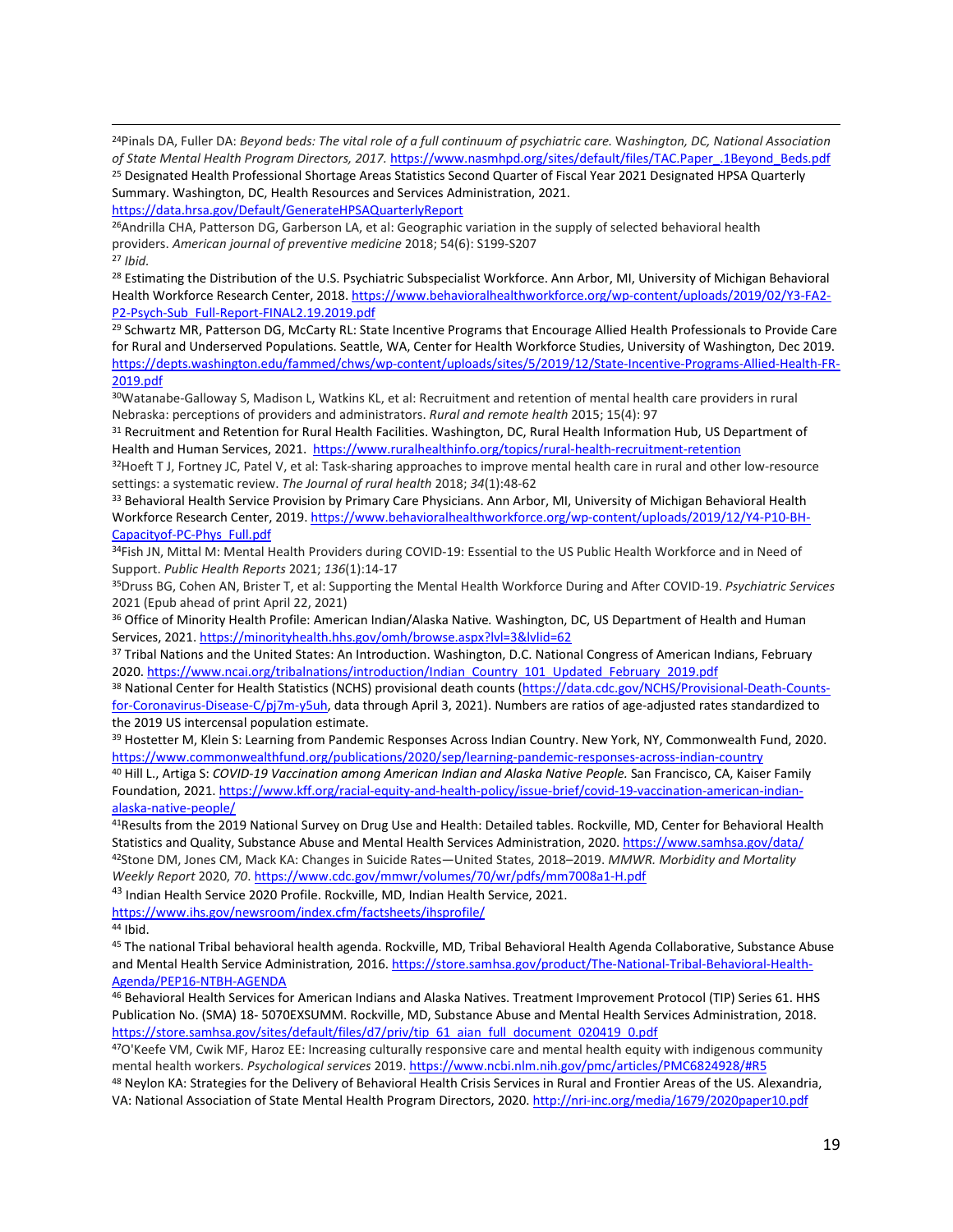<span id="page-20-0"></span><sup>49</sup> The national Tribal behavioral health agenda. Rockville, MD, Tribal Behavioral Health Agenda Collaborative, Substance Abuse and Mental Health Service Administration*,* 2016. [https://store.samhsa.gov/product/The-National-Tribal-Behavioral-Health-](https://store.samhsa.gov/product/The-National-Tribal-Behavioral-Health-Agenda/PEP16-NTBH-AGENDA)[Agenda/PEP16-NTBH-AGENDA](https://store.samhsa.gov/product/The-National-Tribal-Behavioral-Health-Agenda/PEP16-NTBH-AGENDA)

<span id="page-20-1"></span><sup>50</sup> Inpatient Mental Health Assessment. Rockville, MD, Indian Health Service, 2011.

[https://www.ihs.gov/sites/newsroom/themes/responsive2017/display\\_objects/documents/FINAL\\_IHCIA\\_InpatientMH\\_Assess](https://www.ihs.gov/sites/newsroom/themes/responsive2017/display_objects/documents/FINAL_IHCIA_InpatientMH_Assessment_Final.pdf) [ment\\_Final.pdf](https://www.ihs.gov/sites/newsroom/themes/responsive2017/display_objects/documents/FINAL_IHCIA_InpatientMH_Assessment_Final.pdf)

<span id="page-20-2"></span><sup>51</sup> Culture Card: A Guide to Build Awareness: American Indian and Alaska Native. HHS Publication No. (SMA) 08-4354. Rockville, MD, Substance Abuse and Mental Health Services Administration, 2009.

<https://store.samhsa.gov/sites/default/files/d7/priv/sma08-4354.pdf>

<span id="page-20-3"></span>52Spivak S, Spivak A, Cullen B, et al: Telepsychiatry use in US mental health facilities, 2010–2017. *Psychiatric services* 2020; *71*(2):121–127

<span id="page-20-4"></span>53Creedon TB, Schrader KE, O'Brien PL, et al: Rural-nonrural differences in telemedicine use for mental and substance use disorders among Medicaid beneficiaries. *Psychiatric services* 2020; *71*(8):756–764

<span id="page-20-5"></span><sup>54</sup> Telehealth: Delivering Care Safely During COVID-19. Washington, DC, US Department of Health and Human Services, 2021. <https://www.hhs.gov/coronavirus/telehealth/index.html>

<span id="page-20-6"></span><sup>55</sup> Telehealth guidance by state during COVID-19. Washington, DC, American Psychological Association, 2021. <https://www.apaservices.org/practice/clinic/covid-19-telehealth-state-summary>

<span id="page-20-7"></span><sup>56</sup> Telehealth Impact: Claims Data Analysis. Mclean, VA, The COVID-19 Healthcare Coalition Telehealth Impact Study Work Group, Mitre Corporation, 2021[. https://c19hcc.org/telehealth/claims-analysis/](https://c19hcc.org/telehealth/claims-analysis/)

<span id="page-20-8"></span><sup>57</sup> Medicaid & CHIP and the COVID-19 Public Health Emergency. Washington, DC, Centers for Medicare & Medicaid Services, 2021[. https://www.medicaid.gov/state-resource-center/downloads/covid-19-medicaid-data-snapshot.pdf](https://www.medicaid.gov/state-resource-center/downloads/covid-19-medicaid-data-snapshot.pdf)

<span id="page-20-9"></span>58 Patel SY, Mehrotra A, Huskamp HA, et al: Variation in Telemedicine Use and Outpatient Care During The COVID-19 Pandemic in The United States. *Health Affairs* 2021; 40(2): 349–358

<span id="page-20-10"></span><sup>59</sup> Busch AB, Sugarman DE, Horvitz LE, et al: Telemedicine for treating mental health and substance use disorders: Reflections since the pandemic. *Neuropsychopharmacology* 2021; 46(6):1068–1070

<span id="page-20-11"></span>60Medalia A, Lynch DA, Herlands T: Telehealth conversion of serious mental illness recovery services during the COVID-19 crisis. *Psychiatric Services* 2020; *71*(8): 872–872

<span id="page-20-12"></span><sup>61</sup> D. Mohatt, personal communication, May 4, 2021

<span id="page-20-13"></span>62Anderson M, Perrin A: Disabled Americans are less likely to use technology. Washington, DC, *Pew Research Center FactTank: News in the Numbers,* 2017. [https://www.pewresearch.org/fact-tank/2017/04/07/disabled-americans-are-less-likely-to-use](https://www.pewresearch.org/fact-tank/2017/04/07/disabled-americans-are-less-likely-to-use-technology/)[technology/](https://www.pewresearch.org/fact-tank/2017/04/07/disabled-americans-are-less-likely-to-use-technology/)

<span id="page-20-14"></span>63Anderson M, Kumar M: Digital divide persists even as lower-income Americans make gains in tech adoption. Washington, DC, *Pew research center* 2017. [https://www.pewresearch.org/fact-tank/2019/05/07/digital-divide-persists-even-as-lower-income](https://www.pewresearch.org/fact-tank/2019/05/07/digital-divide-persists-even-as-lower-income-americans-make-gains-in-tech-adoption/)[americans-make-gains-in-tech-adoption/](https://www.pewresearch.org/fact-tank/2019/05/07/digital-divide-persists-even-as-lower-income-americans-make-gains-in-tech-adoption/)

<span id="page-20-15"></span><sup>64</sup> Oklahoma to provide iPads for telehealth during pandemic. *Mental Health Weekly* 2020.

<https://onlinelibrary.wiley.com/doi/epdf/10.1002/mhw.32321>

<span id="page-20-16"></span><sup>65</sup> Parker R: Smartphones Distributed for Telehealth. *Inside Indiana Business* 2020*.* 

<https://www.insideindianabusiness.com/story/42930355/smartphones-distributed-for-telehealth>

<span id="page-20-17"></span><sup>66</sup> Get a free smartphone today. Indianapolis, IN, Anthem, 2021. Available at[: https://blog.anthem.com/community](https://blog.anthem.com/community-resources/get-a-free-smartphone-today)[resources/get-a-free-smartphone-today](https://blog.anthem.com/community-resources/get-a-free-smartphone-today)

<span id="page-20-18"></span>67Henwood BF, Madden DR, Lahey J, et al: Testing the feasibility of telemental health services in permanent supportive housing. *Journal of Social Distress and the Homeless* 2019; 1–5

<span id="page-20-19"></span>68Swanson CL, Trestman RL: Rural assertive community treatment and telepsychiatry. *Journal of Psychiatric Practice* 2018; *24*(4):269–273

<span id="page-20-20"></span>69Weaver A, Capobianco J, Ruffolo M: Systematic review of EBPs for SMI in rural America. *Journal of evidence-informed social work* 2015; *12*(2):155–165

<span id="page-20-21"></span> $70$  Koch H, Bastian K: Assertive Community Treatment Fidelity and Rural Consideration. Mountain Plains MHTTC, n.d. <https://mhttcnetwork.org/sites/default/files/2019-06/rural-assertive-community-treatment-slide-deck.pptx>

<span id="page-20-22"></span>71Al-Abdulmunem M, Drake RE, Carpenter-Song E: Evidence-Based Supported Employment in the Rural United States:

Challenges and Adaptations. *Psychiatric Services* (Epub ahead of print March 18, 2021)

<span id="page-20-23"></span><sup>72</sup> Rural America's Rental Housing Crisis. Washington, DC, National Rural Housing Coalition, 2014.

[http://ruralhousingcoalition.org/wp-content/uploads/2014/07/NRHC-Rural-America-Rental-Housing-](http://ruralhousingcoalition.org/wp-content/uploads/2014/07/NRHC-Rural-America-Rental-Housing-Crisis_FINALV3.compressed.pdf)

[Crisis\\_FINALV3.compressed.pdf](http://ruralhousingcoalition.org/wp-content/uploads/2014/07/NRHC-Rural-America-Rental-Housing-Crisis_FINALV3.compressed.pdf)

<span id="page-20-24"></span>73Bernal G, Jiménez-Chafey MI, Domenech Rodríguez MM: Cultural adaptation of treatments: A resource for considering culture in evidence-based practice. *Professional Psychology: Research and Practice* 2009; *40*(4):361

<span id="page-20-25"></span>74The national Tribal behavioral health agenda. Rockville, MD, Tribal Behavioral Health Agenda Collaborative, Substance Abuse and Mental Health Service Administration*,* 2016. [https://store.samhsa.gov/product/The-National-Tribal-Behavioral-Health-](https://store.samhsa.gov/product/The-National-Tribal-Behavioral-Health-Agenda/PEP16-NTBH-AGENDA)[Agenda/PEP16-NTBH-AGENDA](https://store.samhsa.gov/product/The-National-Tribal-Behavioral-Health-Agenda/PEP16-NTBH-AGENDA)